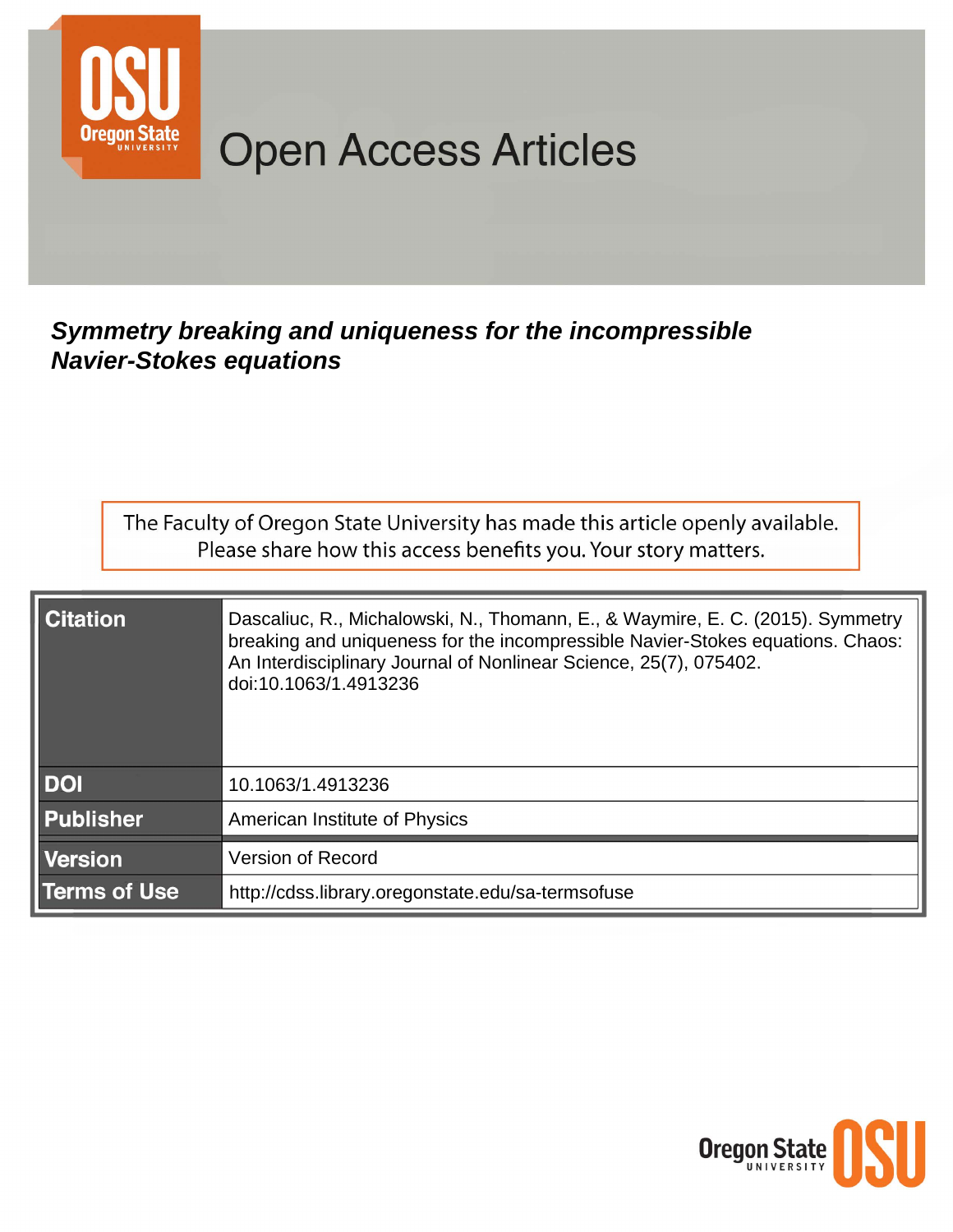

### <span id="page-1-0"></span>[Symmetry breaking and uniqueness for the incompressible Navier-Stokes](http://dx.doi.org/10.1063/1.4913236) [equations](http://dx.doi.org/10.1063/1.4913236)

Radu Dascaliuc,<sup>1</sup> Nicholas Michalowski,<sup>2</sup> Enrique Thomann,<sup>1</sup> and Edward C. Waymire<sup>1,a)</sup> <sup>1</sup>Department of Mathematics, Oregon State University, Corvallis, Oregon 97331, USA 2 Department of Mathematics, New Mexico State University, Las Cruces, New Mexico 88003, USA

(Received 18 September 2014; accepted 26 December 2014; published online 26 February 2015)

The present article establishes connections between the structure of the deterministic Navier-Stokes equations and the structure of (similarity) equations that govern self-similar solutions as expected values of certain naturally associated stochastic cascades. A principle result is that explosion criteria for the stochastic cascades involved in the probabilistic representations of solutions to the respective equations coincide. While the uniqueness problem itself remains unresolved, these connections provide interesting problems and possible methods for investigating symmetry breaking and the uniqueness problem for Navier-Stokes equations. In particular, new branching Markov chains, including a *dilogarithmic branching random walk* on the multiplicative group  $(0, \infty)$ , naturally arise as a result of this investigation.  $\mathcal{Q}$  2015 AIP Publishing LLC. [[http://dx.doi.org/10.1063/1.4913236\]](http://dx.doi.org/10.1063/1.4913236)

The role of scaling in the question of uniqueness of mild solutions to 3D Navier-Stokes equations is the central theme of this investigation. In particular, we describe a framework where the uniqueness for both scale-invariant and general problems is re-cast in terms of a nonexplosion property of associated stochastic cascades. Thus, if the explosion event of the self-similar cascade is probabilistically different from the explosion event for the general, non-symmetric cascade in appropriate settings, then we would have a manifestation of symmetry breaking in the Navier-Stokes uniqueness problem–the scaling-invariant case being qualitatively different. While we are only able to prove partial results related to the associated explosion problems, the main conclusion of this paper is that the self-similar (scaling-invariant) explosion and the general, non-symmetric explosion (in appropriate functional settings) are the same, suggesting that scaling symmetry may be directly involved in the eventual solution of the outstanding Navier-Stokes well-posedness problem. We note that the idea of employing scaling-invariant solutions in the context of wellposedness goes back to Leray, $2^5$  while the idea to use stochastic cascades to prove existence of mild solutions is due to Le Jan and Sznitman.<sup>21</sup>

#### I. INTRODUCTION

#### A. Navier-Stokes equations and their scaling properties

The physics of unrestricted three-dimensional incompressible fluid flow is mathematically encoded in the corresponding set of Navier-Stokes equations (NSE) governing the time evolution of velocity (momentum) u and pressure p in three dimensional Euclidean space. Letting  $\mathbf{u}(\mathbf{x},t)$ denote the velocity of an incompressible fluid at the position

 $\mathbf{x} \in \mathbb{R}^3$  and time  $t \geq 0$ , essentially Newton's law of motion may be cast as

$$
\frac{\partial \mathbf{u}}{\partial t} + \mathbf{u} \cdot \nabla \mathbf{u} = \nu \Delta \mathbf{u} - \nabla p + \mathbf{g},
$$
  

$$
\nabla \cdot \mathbf{u} = 0, \mathbf{u}(\mathbf{x}, 0^+) = \mathbf{u}_0(\mathbf{x}), \mathbf{x} \in \mathbb{R}^3, t > 0,
$$
 (1.1)

where  $\nu > 0$  is a positive (viscosity) parameter,  $\nabla =$  $(\partial/\partial x_j)_{1 \leq i \leq 3}$ ,  $\Delta = \nabla \cdot \nabla$  is the (vector) Laplacian operator, and **g** is an (external forcing) function with values in  $\mathbb{R}^3$ . More generally (1.1) may be posed on a domain in  $\mathbb{R}^3$  with boundary. However, for convenience in this paper we will consider the free-space model without boundary or an external force.

The term  $\partial$ **u** $/\partial t$  + **u** ·  $\nabla$ **u** represents the acceleration of a fluid parcel within a Lagrangian reference frame. In particular, the non-linearity  $\mathbf{u} \cdot \nabla \mathbf{u}$  is intrinsic to this description of the flow and cannot be eliminated. The viscous force  $\nu \Delta u$ is the result of a linearization of stress-strain forces between fluid parcels composing the fluid, and the *divergence-free* condition  $\nabla \cdot \mathbf{u} = 0$  provides conservation of mass; also referred to as incompressibility. The pressure gradient term  $\nabla p$  is a fourth unknown in the set of four equations describing the  $n = 3$  coordinates of velocity  $\mathbf{u} = (u_1, u_2, u_3)$  and the scalar pressure p. We refer to Refs. [24](#page-16-0) and [31](#page-16-0) for more background on the physical derivation of the Navier-Stokes equations.

The unique determination of **u** from the given viscosity parameter  $\nu > 0$ , external forcing **g** (in our case **g** = 0), and initial data  $\mathbf{u}_0$  is an obvious question for both the physics and the mathematics of fluid flow. After more than one-hundred years of research, it remains unknown whether smooth initial data  $\mathbf{u}_0$  leads to the existence of unique smooth (regular) solutions, valid for all time. It is believed that mathematical progress on this issue is closely connected to understanding the physical phenomenon of turbulence. As a consequence, the resolution of the uniqueness and regularity problem for the Navier-Stokes equations ranks among the most important

a)Author to whom correspondence should be addressed. Electronic mail: [waymire@math.oregonstate.edu](mailto:waymire@math.oregonstate.edu).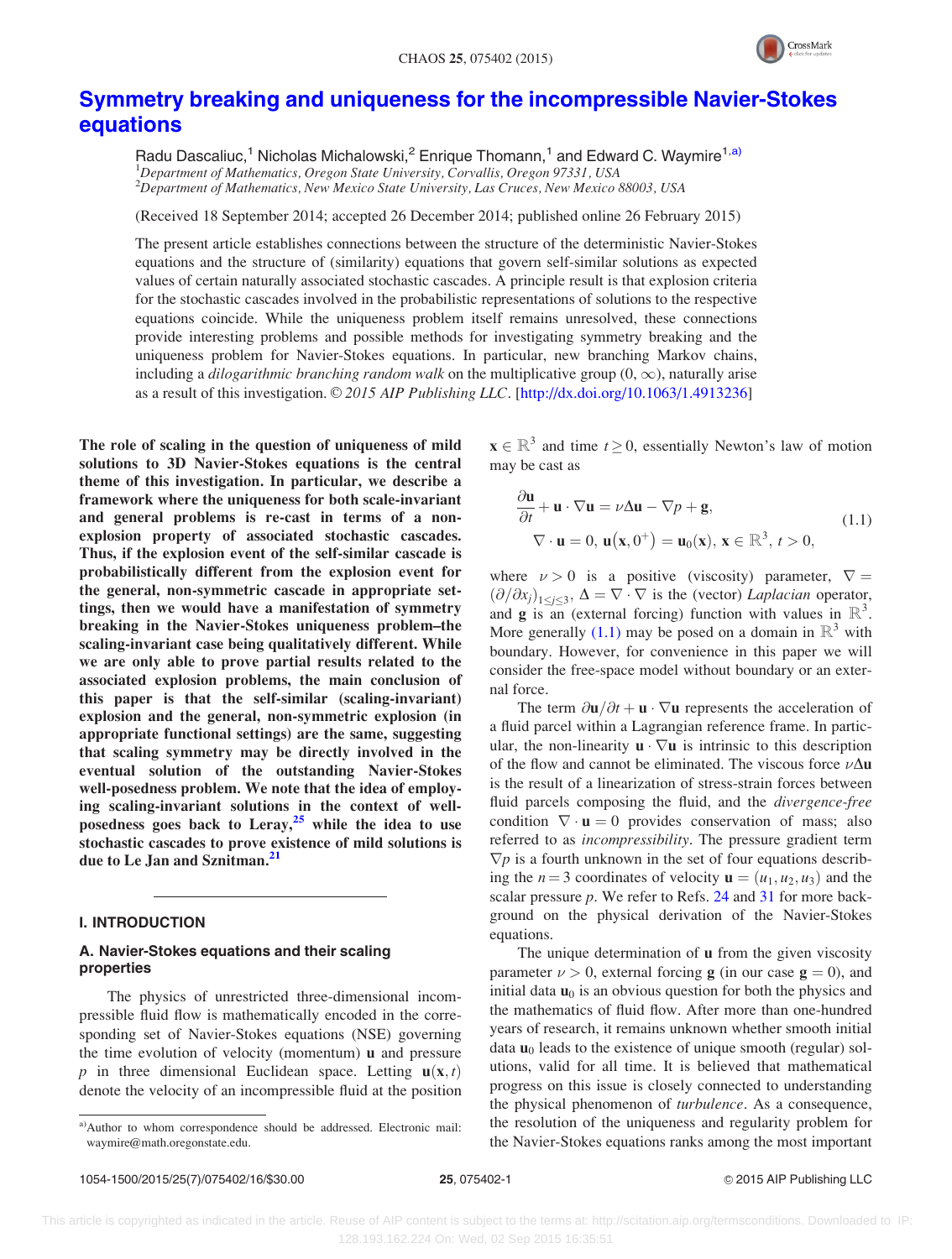<span id="page-2-0"></span>open problems of contemporary applied and theoretical mathematics.

The current state of the regularity issue may be viewed through the prism of natural scaling (symmetry) peculiar to of the Navier-Stokes equations as follows:

If 
$$
\mathbf{u}(\mathbf{x},t)
$$
,  $p(\mathbf{x},t)$  is a solution to (1.1),

then for any scaling parameter  $r > 0$ ,

$$
\mathbf{u}_r(\mathbf{x},t) = r\mathbf{u}(r\mathbf{x},r^2t), p_r(\mathbf{x},t) = r^2p(r\mathbf{x},r^2t) \text{ is also a solution}
$$
  
with initial data  $r\mathbf{u}_0(r\mathbf{x})$ . (1.2)

The quantities of the flow (typically represented by certain norms of u) that preserve this scaling are called critical, the ones that grow as  $r \to 0$  are *super-critical*, and the ones that decrease are sub-critical. For example, since the pioneering work of Leray in the 1930s (see Ref. [25,](#page-16-0) which still remains a benchmark for the regularity problem), it is known that NSE possesses global-in-time weak solutions that are bounded in  $L^2$ . If we re-scale the  $L^2$ -norm of **u** according to the scaling above, we obtain

$$
\|\mathbf{u}_r\|_{2,\infty}^2 := \sup_{t \in [0,\infty)} \|\mathbf{u}_r(t)\|_2^2 = \sup_{t \in [0,\infty)} \int_{\mathbb{R}^3} r^2 |\mathbf{u}(r\mathbf{x}, r^2t)|^2 d\mathbf{x}
$$

$$
= \frac{1}{r} \|\mathbf{u}\|_{2,\infty}^2,
$$

and so  $\|\cdot\|_{2,\infty}$  is a super-critical quantity. Yet, according to Leray's result, the solution is regular as long the  $L^2$  norm of the (vector) gradient remains bounded

$$
\begin{aligned} \|\nabla \mathbf{u}_r\|_{2,\infty}^2 &:= \sup_{t \in [0,\infty)} \|\nabla \mathbf{u}_r(t)\|_{L^2}^2 \\ &= \sup_{t \in [0,\infty)} \int_{\mathbb{R}^3} r^2 \sum_{i,j=1}^3 \left(\partial_{x_i} u_j(r\mathbf{x}, r^2 t)\right)^2 d\mathbf{x} = r \|\nabla \mathbf{u}\|_{2,\infty}^2, \end{aligned}
$$

i.e., Leray's regularity condition is sub-critical.

More modern regularity criteria still suffer similar scaling defects: The Escauriaza, Seregin and Šverák criterion involving boundedness of the  $L^3$ -norm (see Ref. [12\)](#page-15-0), as well as the Koch and Tataru condition of smallness of the initial data in the  $BMO^{-1}$  functional space,<sup>[20](#page-16-0)</sup> are each critical in nature.

This gap between what is known for the solutions of NSE (all of which are super-critical) and the sufficient conditions for regularity, is one of the manifestations of the important role scaling plays in the NSE well-posedness problem.

There is a growing consensus that functional and harmonic analysis techniques alone would not be sufficient to break the regularity problem by obtaining a supercritical condition for well-posedness. Specifically, there are examples on NSE-like systems that blow-up in finite time despite many functional properties characteristic to NSE.<sup>[11,](#page-15-0)[18,27](#page-16-0),[30](#page-16-0)</sup>

This suggests a necessity of developing new approaches to understand NSE and non-linear systems in general. In particular, our results suggest that the stochastic multiplicative cascade framework introduced by Le Jan and Sznitman<sup>[21](#page-16-0)</sup> may provide new insights into the NSE regularity problem. Indeed, in this note we establish a new scaling-critical condition for uniqueness of solutions, as well as provide evidence of a connection between the issue of uniqueness and natural scaling of the NSE.

A natural way to explore the role of scaling in the theory of NSE is to consider scaling-invariant or self-similar solutions, i.e., the solutions satisfying

$$
\mathbf{u}_r = \mathbf{u}, \, p_r = p, \quad \forall r > 0. \tag{1.3}
$$

Leray<sup>[25](#page-16-0)</sup> observed that if  $\mathbf{u}, p$  is a self-similar solution to Letay observed that if  $\mathbf{u}, p$  is a sen-similar solution to<br>[\(1.1\)](#page-1-0), then upon choosing  $r \equiv r(t) = 1/\sqrt{t}$  for fixed  $t > 0$ , one has

$$
\mathbf{u}(\mathbf{x},t) = \frac{1}{\sqrt{t}} \mathbf{u}\left(\frac{\mathbf{x}}{\sqrt{t}},1\right) = \frac{1}{\sqrt{t}} \mathbf{U}\left(\frac{\mathbf{x}}{\sqrt{t}}\right),\,
$$

where

$$
-\Delta \mathbf{U} - \frac{1}{2} \mathbf{U} - \frac{1}{2} (X \cdot \nabla) \mathbf{U} + (\mathbf{U} \cdot \nabla) \mathbf{U} = -\nabla P, \quad \nabla \cdot \mathbf{U} = 0.
$$
\n(1.4)

Leray himself had the idea to use this self-similarity (back-Letay infilted the deal to use this sen-similarity (back-<br>wards in time, with  $r(t) = 1/\sqrt{T-t}$ ) to produce an example of blow-up in the NSE problem. This was eventually proved impossible due to the work of  $Tsai$ ,  $32$  as well as Nečas, Růžička, and Šverák<sup>28</sup> (see also Ref. [24\)](#page-16-0) who established that backward-in-time the only self-similar solution is 0. Study of forward in time self-similar solutions, particularly of Eq. (1.4), revealed several important existence and uniqueness as well as regularity results.<sup>[9,14,15](#page-15-0)[,26](#page-16-0)</sup> In particular, Meyer<sup>[26](#page-16-0)</sup> provided a framework of constructing solutions that are unique in a weak  $L^3$ -space starting from "small" initial data. We note that the self-similar solutions must invariably possess singularity at the origin, as they are homogeneous functions of degree  $-1$ . The weak- $L<sup>3</sup>$  space is a natural functional space for such functions. Later, Grujić<sup>[15](#page-15-0)</sup> showed that the solutions built by Meyer are in fact smooth (outside the origin). More recently, Jia and Šverá $k^{16,17}$  $k^{16,17}$  $k^{16,17}$  $k^{16,17}$  proved existence of smooth solutions for (1.4), without a smallness assumption, pointing to a potential for lack of uniqueness of self-similar solutions for "large" initial data and showing a pathway of how such solutions might be used to produce blow-up in Navier-Stokes equa-tions. Cannone and Karch<sup>[10](#page-15-0)</sup> also argued for the connections between the theory of self-similar solutions with large initial data and possible emergence of singularities in the NSE.

The fact that self-similar solutions could be used to prove/disprove well-posedness for general NSE is another manifestation of the particular importance of scaling symmetries in the Navier-Stokes equations.

#### B. The question of symmetry breaking—The description of the main results

In this paper, we seek to provide an approach to both self-similar, as well as general NSE problems that could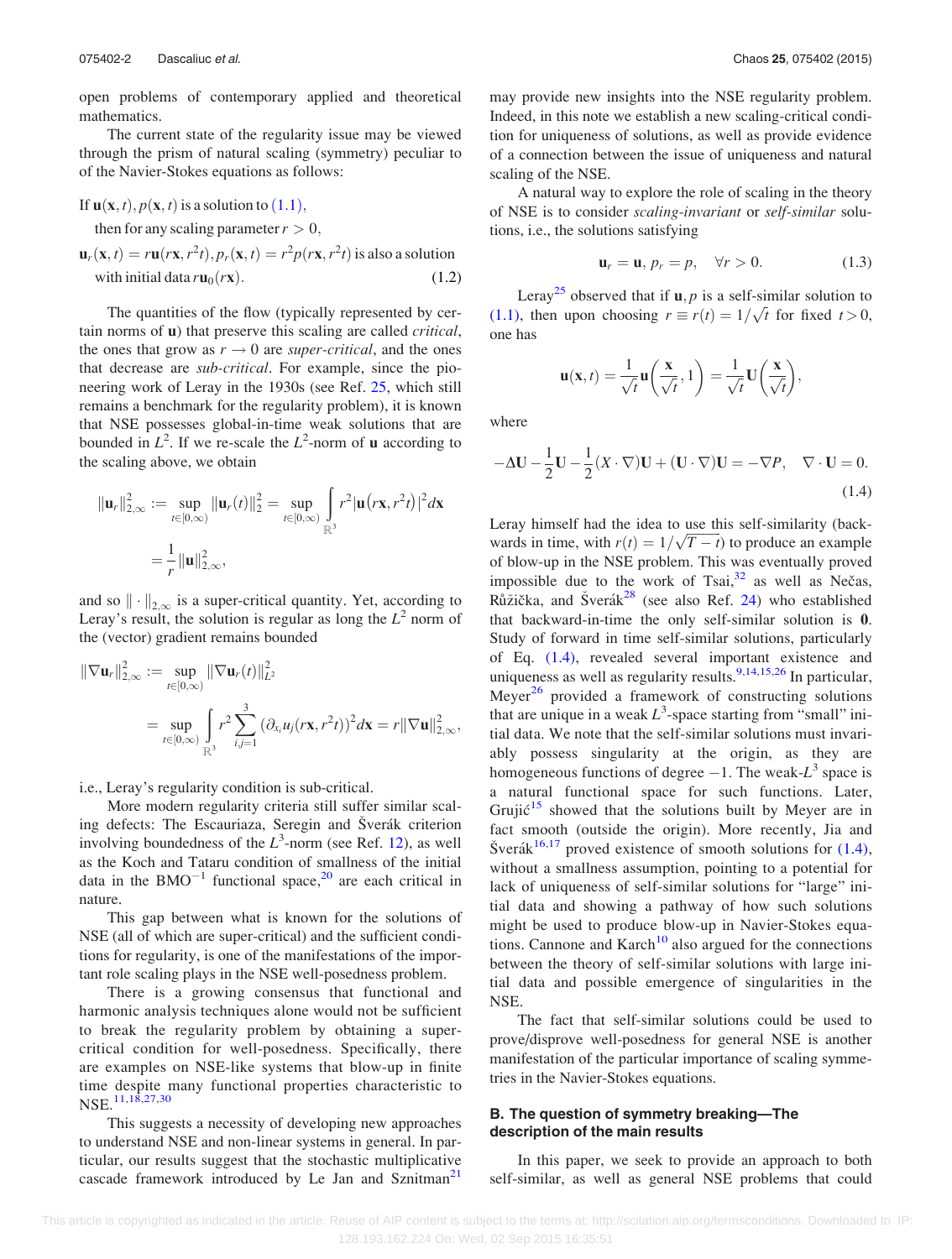shed light into the specific issue related to this natural scaling, to be referred to as symmetry breaking, namely:

#### Is the uniqueness of solutions to NSE tied to the uniqueness of self-similar solutions?

If the solutions to  $(1.4)$  are unique, yet the solutions to [\(1.1\)](#page-1-0) are not, then we have a manifestation of symmetry breaking in NSE, signaling that a possible lack of wellposedness could be the result of a mechanism that magnifies/ creates deviations from natural scaling present in the initial data. On the other hand, if the uniqueness for  $(1.4)$  is closely tied to the uniqueness in  $(1.1)$ , then the well-posedness problem is essentially connected to the natural symmetries of Navier-Stokes equations. Thus, the notions of scaling invariance and self-similarity, considered from the perspective of symmetry breaking, provide the central focus of the present paper.

We consider this issue in the framework of Le Jan-Sznitman stochastic multiplicative cascades, developed in Ref. [21,](#page-16-0) combined with the idea of majorizing kernels, introduced in Ref. [3](#page-15-0), to investigate existence and uniqueness of a mild solutions to the NSE (see [\(2.2\)](#page-4-0) below). In this framework, a multiplicative cascade process is associated to the mild formulation of NSE in Fourier space, and a solution is recovered form the initial data via an expected value of a certain recursive product along a generated tree. The space of initial data allowed is in part governed by the choice of the majorizing kernel (see Sec. [II](#page-4-0) for details).

In order to guarantee finiteness of the tree, a thinning procedure is usually employed. The thinning, which involves a chance of artificially terminating a branch, is guaranteed to generate a finite cascade, producing a unique mild solution to NSE, but at an expense of shrinking the smallness condition on the initial data.

In contrast to the classical Le Jan-Sznitman approach, we will not employ a thinning procedure to terminate the cascade (see Sec.  $II$ ). Elimination of thinning is a step towards accommodating wider families of initial data by relaxing, and eventually removing the aforementioned smallness condition. However, in the absence of thinning, one has to deal with a possibility of the formation of infinite cascade trees in finite time—the phenomenon called explosion, and our main object of study.

In particular, we will not be concerned with the issue of existence of mild solutions built with such procedure (the solution is guaranteed to exist as long as the cascade is nonexploding and the associated expected values are finite—see Sec. [II](#page-4-0)). Also, we will not study regularity properties of such solutions (a difficult question, especially for more general spaces of initial data). Instead, our goal is to show that the explosion phenomenon in such cascades can be used as a surrogate for uniqueness for the solutions of the NSE in a certain functional class, allowing us to classify the associated uniqueness problems by the corresponding explosion time random variables.

Specifically, we use this approach to study two families of NSE initial data: one governed by the Bessel majorizing kernel [\(2.6\)](#page-5-0) (in which case we are able prove the non-explosion), as well as the dilogarithmic kernel  $(2.5)$  (which allows for a much wider space of initial data, but with a more nuanced explosion problem).

We also adapt this approach to the study of scalinginvariant solutions (see Sec. [III\)](#page-8-0). This forces a very different choice of the scaling parameter r (see  $(3.1)$ ) than the one in [\(1.3\)](#page-2-0), partly because the problem is posed in the Fourier setting. Nevertheless, we show that the self-similar mild formulation we use— $(3.2)$ , and the Leray equation  $(1.4)$  are in fact equivalent (Proposition 3.4). Moreover, although the resulting cascade is quite different from the general NSE case described in Sec. [II,](#page-4-0) the dilogarithmic density appears naturally in the context of scaling-invariance (see [\(3.2\)](#page-8-0)).

The explosion problems themselves are defined in terms of the explosion time random variables in both nonsymmetric and scaling-invariant cases (see Definitions 2.1 and 3.1)—*critical* (with respect to the scaling) quantities. Using the Le Jan-Sznitman martingale argument, we show that in the case of general NSE, the non-explosion of the associated multiplicative cascade provides a scaling-critical sufficient condition for uniqueness—see Proposition 2.1 and Remark 2.2.

A natural question is to compare the case of dilogarithmic majorizing kernel in general, non-symmetric setting to the scaling-invariant case. While we were unable to fully resolve the associated explosion problems, the main conclusion of this analysis—see Theorem 3.1—is that at the level of cascades, one has:

#### The explosion problem is the same in both self-similar and general case (in dilogarithmic settings)

This result provides evidence for a lack of symmetry breaking in the Navier-Stokes problem.

The rest of the paper is organized as follows.

In Sec. [II,](#page-4-0) we will use the Le Jan-Sznitman cascade without thinning, together with the idea of majorizing kernels, to formulate an explosion problem (Definition 2.1) closely connected to the issue of uniqueness of solutions to the mild NSE formulation [\(2.2\)—](#page-4-0)see Proposition 2.1. Two particular kernels are considered (see  $(2.6)$  and  $(2.5)$ ). In the case of Bessel kernel,  $h<sub>b</sub>$ , we can prove the non-explosion (see Theorem 5.1 in the Appendix). In the case of less restrictive dilogarithmic kernel,  $h_d$ , we prove that the explosion is related to the uniqueness property of a certain solution to a non-linear PDE (see Proposition 2.2).

In Sec. [III](#page-8-0), an analogous procedure will be employed to arrive to an explosion problem in the self-similar case (Definition 3.1). In particular, we relate the solutions obtained with this method to the solutions of the abovementioned Leray equation (Proposition 3.4), and prove (Theorem 3.2) that the explosion itself is a zero-one event (i.e., it is essentially deterministic). We also show in Theorem 3.1 that this explosion event has the same distribution as the explosion in the dilogarithmic case described in Sec. [II](#page-4-0)—the evidence towards similarity between the two uniqueness problems.

Section [IV](#page-11-0) is devoted to comparison of the general and self-similar cases from the point of view of the symmetry breaking question, and discusses some open problems.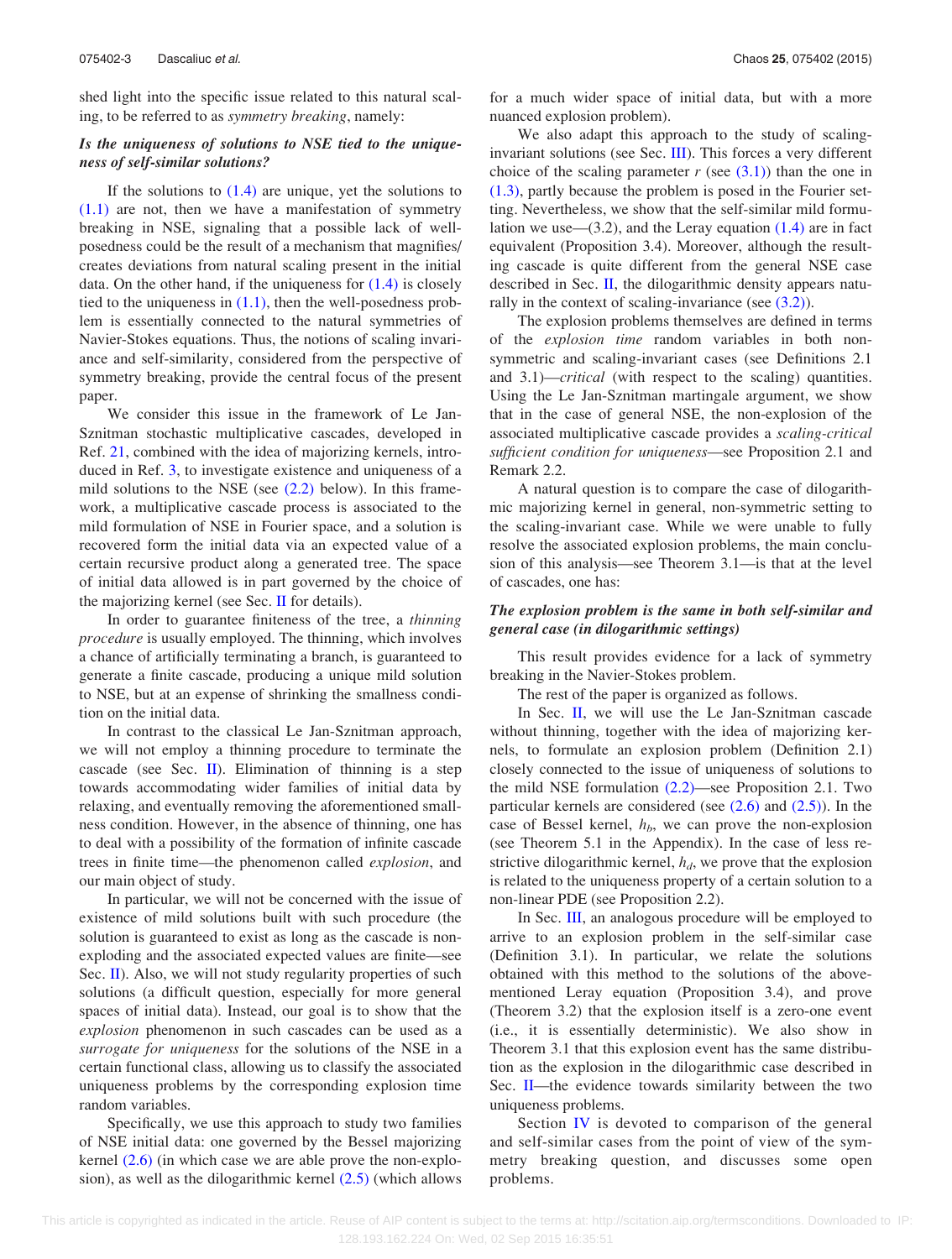<span id="page-4-0"></span>Finally, the Appendix containing the proofs of the technical results related to the Bessel and dilogarithmic random walks, which appear in the functional settings adopted in Sec. II. It is worth noting here that *dilogarithmic random* walk (which arises naturally in the context of this paper) appears to be a new multiplicative stochastic process that may be of broader interest, e.g., see Refs. [19,](#page-16-0) [22](#page-16-0), and [23](#page-16-0) for other occurrences of the dilogarithmic distribution in physics.

#### II. NAVIER-STOKES CASCADES AND AN EXPLOSION PROBLEM

Next, we will describe the mathematical framework we use to analyze the existence and uniqueness problem for the Navier-Stokes equations more precisely, by specifying the meaning of "solution." Due to lack of existence results for smooth (classical) solutions, the notion of solution in the weak sense is frequently used, where derivatives are in the distributional sense, as this allows one to search among functions u that are locally square-integrable in space. Namely, a divergence-free vector field  $\mathbf{u}(t)$  is called a weak solution if for all  $\mathbf{v} : \mathbb{R}^3 \to \mathbb{R}^3$ —smooth, divergence-free functions with compact support

$$
\langle \mathbf{u}(t), \mathbf{v} \rangle - \langle \mathbf{u}(0), \mathbf{v} \rangle
$$
  
= 
$$
\int_{0}^{t} (\nu \langle \mathbf{u}(s), \Delta \mathbf{v} \rangle + \langle \mathbf{u}(s), (\mathbf{u}(s) \cdot \nabla) \mathbf{v} \rangle) ds,
$$

under the implicit assumptions on u that make the integrals above valid. Here,  $\langle \mathbf{u}, \mathbf{v} \rangle = \int_{\mathbb{R}^3} \mathbf{u} \cdot \nabla \, d\mathbf{x}$  is the (complex)  $L^2$ inner product. This definition was introduced by Leray to provide a mathematical framework that would accommodate the possibility that velocities may not be smooth at some "small set" of points where "turbulence" is present. Indeed, Leray's approach is proven to produce solutions that are smooth except possibly a singular set of one-dimensional Hausdorff measure zero (see Ref. [8\)](#page-15-0).

Taking Fourier transform in x in the equation above, we notice that

$$
\langle \hat{\mathbf{u}}(t), \hat{\mathbf{v}} \rangle - \langle \hat{\mathbf{u}}(0), \hat{\mathbf{v}} \rangle
$$
  
= 
$$
\int_{0}^{t} (-\nu \langle |\xi|^2 \hat{\mathbf{u}}(s), \hat{\mathbf{v}} \rangle + \langle \hat{\mathbf{u}}(s), \mathcal{F}[(\mathbf{u}(s) \cdot \nabla) \mathbf{v}] \rangle) ds,
$$

where  $\hat{w}(\xi) = \mathcal{F}[w](\xi) = (2\pi)^{-3/2} \int_{\mathbb{R}^3} w(\mathbf{x}) e^{-i\mathbf{x}\cdot\xi} d\xi$  is the Fourier transform of w.

Using the reality condition  $\hat{\mathbf{u}}(-\xi) = \overline{\hat{\mathbf{u}}}(\xi)$ , the last term can be written as

$$
\langle \hat{\mathbf{u}}(s), \mathcal{F}[(\mathbf{u}(s) \cdot \nabla)\mathbf{v}] \rangle = \frac{1}{(2\pi)^{3/2}} \langle \hat{\mathbf{u}}(s), \hat{u}_k(s) * (i\xi_k \hat{\mathbf{v}}) \rangle
$$
  
= 
$$
\frac{-i}{(2\pi)^{3/2}} \langle \xi_k \hat{u}_k(s) * \hat{\mathbf{u}}(s), \hat{\mathbf{v}} \rangle,
$$

where  $v * w(\xi) = \int_{\mathbb{R}^3} v(\xi - \eta) w(\eta) d\eta$  is the convolution of functions  $v$  and  $w$ . Moreover, to incorporate divergence-free property in the first term of the inner product above, we can write

$$
\left\langle \frac{-i}{(2\pi)^{3/2}} \xi_k \hat{u}_k(s) * \hat{\mathbf{u}}(s), \mathbf{v} \right\rangle
$$
  
= 
$$
\left\langle \frac{|\xi|}{(2\pi)^{3/2}} \int_{\mathbb{R}^3} \hat{\mathbf{u}}(\boldsymbol{\eta}, s) \odot_{\xi} \hat{\mathbf{u}}(\xi - \boldsymbol{\eta}, s) d\boldsymbol{\eta}, \mathbf{v} \right\rangle,
$$

with

$$
\hat{\mathbf{v}}(\boldsymbol{\eta}_1) \odot_{\xi} \hat{\mathbf{w}}(\boldsymbol{\eta}_2) = -i(e_{\xi} \cdot \hat{\mathbf{w}}(\boldsymbol{\eta}_2)) \pi_{\xi^{\perp}} \hat{\mathbf{v}}(\boldsymbol{\eta}_1), \qquad (2.1)
$$

where  $e_{\xi} = \xi/|\xi|$  and  $\pi_{\xi} \Psi \Psi = \mathbf{v} - (e_{\xi} \cdot \mathbf{v}) e_{\xi}$  is the projection of **v** onto the plane orthogonal to  $\xi$ .<br>Since  $|\xi| \int \hat{p}(\mathbf{r}, \mathbf{r}) \odot \hat{p}(\xi, \mathbf{r})$ 

Since  $|\xi| \int_{\mathbb{R}^3} \hat{\mathbf{u}}(\eta, s) \odot_{\xi} \hat{\mathbf{u}}(\xi - \eta, s) d\eta$  is divergence-free, we conclude that weak solutions satisfy

$$
\hat{\mathbf{u}}(t) - \hat{\mathbf{u}}(0) \stackrel{\text{a.e.}}{=} \int_{0}^{t} \left( -\nu |\xi|^2 \hat{\mathbf{u}}(s) + \frac{|\xi|}{(2\pi)^{3/2}} \times \int_{\mathbb{R}^3} \hat{\mathbf{u}}(\boldsymbol{\eta}, s) \odot_{\xi} \hat{\mathbf{u}}(\xi - \boldsymbol{\eta}, s) d\boldsymbol{\eta} \right) ds,
$$

which leads to the following mild formulation of the Navier-Stokes equations:

$$
\hat{\mathbf{u}}(\xi, t) = \hat{\mathbf{u}}(\xi, 0) e^{-\nu |\xi|^2 t} + \int_0^t e^{-\nu |\xi|^2 s} \frac{|\xi|}{(2\pi)^{3/2}} \times \int_{\mathbb{R}^3} \hat{\mathbf{u}}(\eta, t - s) \odot_{\xi} \hat{\mathbf{u}}(\xi - \eta, t - s) d\eta ds. \quad (2.2)
$$

We note that weak solutions automatically satisfy the above mild formulation, and the solutions to  $(2.2)$  are weak solutions provided they are (uniformly locally) square inte-grable in both space and time variables.<sup>[24](#page-16-0)</sup>

The stochastic cascade framework in Fourier space was introduced in Ref. [21](#page-16-0) for the analysis of  $(2.2)$ . The basic ingredients of the recursively defined stochastic object (cascade) associated with the problem  $(2.2)$  consists of (i) a continuous time binary branching Markov process in three-dimensional Fourier wavenumber space and (ii) an algebraic operation  $\odot_{\xi}$  defined in (2.1). The stochastic process is initiated with a Fourier mode  $0 \neq \xi \in \mathbb{R}^3$ , where it holds for an exponentially distributed length of time  $T_{\xi}$  with intensity  $\nu |\xi|^2$ . Upon expiration of time  $T_{\xi}$ , the particle either dies or splits into a pair of frequencies (modes)  $(\mathbf{W}_1, \mathbf{W}_2) \ \in \mathbb{R}^3 \times \mathbb{R}^3$ . The random events of either dying or splitting occur with equal probabilities and independently of  $T_{\xi}$ . In the case of a split, the new frequencies are subject to the local conservation of frequencies condition

$$
\mathbf{W}_1 + \mathbf{W}_2 = \xi, \tag{2.3}
$$

#### and distributed according to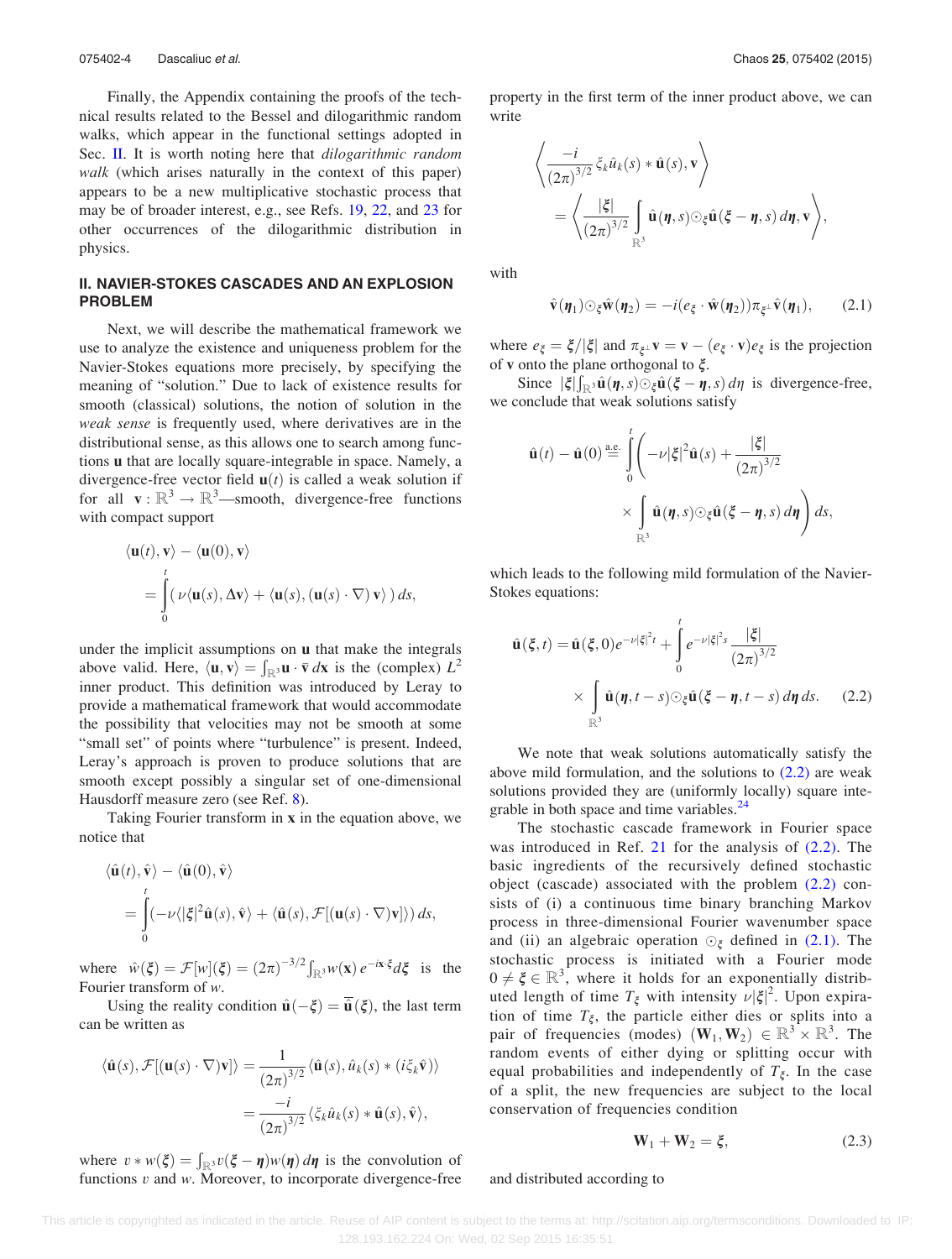<span id="page-5-0"></span>075402-5 Dascaliuc *et al.* Chaos 25, 075402 (2015)

$$
\mathbb{E}f(\mathbf{W}_1, \mathbf{W}_2) = \int_{\mathbb{R}^3} f(\boldsymbol{\eta}, \boldsymbol{\xi} - \boldsymbol{\eta}) \frac{h(\boldsymbol{\eta})h(\boldsymbol{\xi} - \boldsymbol{\eta})}{h * h(\boldsymbol{\xi})} d\boldsymbol{\eta}, \qquad (2.4)
$$

where  $h : \mathbb{R}^3 \setminus \{0\} \to (0, \infty)$  is a measurable function with full support for which  $h * h(\xi) < \infty$  for each  $\xi \neq 0$ , intro-duced in Ref. [3](#page-15-0) as a *majorizing kernel* for  $(1.1)$ . The two special choices given in Ref. [21](#page-16-0) involved

$$
h_d(\xi) = \frac{1}{|\xi|^2}, \quad \xi \neq 0,
$$
\n(2.5)

$$
h_b(\xi) = e^{-|\xi|} / |\xi|, \quad \xi \neq 0,
$$
\n(2.6)

for which one has the identities

$$
h * h(\xi) = c|\xi|h(\xi),\tag{2.7}
$$

with  $c = c_1 = \pi^3$  if  $h = h_d$ , and  $c = c_2 = 2\pi$  if  $h = h_b$ . We will refer to  $h_b$  as the Bessel majorizing kernel, and to  $h_d$  as dilogarithmic majoring kernel. The connection with Bessel and dilogarithmic distributions will be given in Propositions 2.4 and 2.3 (see also Remark 2.6).

We define the conditional densities

$$
H_d(\eta \mid \xi) = \frac{h_d(\eta)h_d(\xi - \eta)}{h_d * h_d(\xi)} = \frac{|\xi|}{\pi^3 |\xi - \eta|^2 |\eta|^2};
$$
  

$$
H_b(\eta \mid \xi) = \frac{h_b(\eta)h_b(\xi - \eta)}{h_b * h_b(\xi)} = \frac{e^{|\xi|}e^{-|\eta|}e^{-|\xi - \eta|}}{2\pi |\eta| |\xi - \eta|}.
$$

If the particle dies, the (Fourier transformed) forcing term, evaluated at its parent mode and appropriately scaled, is attached to the terminal node. Otherwise, if branching occurs this rule is repeated from each of the nodes at respective frequencies  $W_1$  and  $W_2$ . The focus of the present article is the unforced  $(g = 0)$  equation [\(1.1\),](#page-1-0) in which case such a convention may be viewed as a "thinning" operation, that may not be necessary so long as there are only finitely many branches by any finite time  $t$ . If thinning is applied, however, then the associated genealogical tree is that of a critical binary Galton-Watson process and therefore in fact almost surely finite, e.g., see Refs. [1](#page-15-0) and [2](#page-15-0).

To be clear, in the case of no-forcing  $(g=0)$  the Le Jan-Sznitman algorithm results in a thinning of the full binary tree that may be ignored so long as the branching process is non-explosive. This observation will be elaborated upon as a point of focus in the present paper.

The algebraic operation  $\odot_{\xi}$  is applied to a vectorvalued function of the offspring  $(\mathbf{W}_1, \mathbf{W}_2) \in \mathbb{R}^3 \times \mathbb{R}^3$ , provided by the initial data  $\hat{u}_0 : \mathbb{R}^3 \to \mathbb{R}^3$ , at each node of the genealogical tree having parental wavenumber  $\xi$  as defined by

$$
\hat{\mathbf{u}}_0(\boldsymbol{\eta}_1) \odot_{\xi} \hat{\mathbf{u}}_0(\boldsymbol{\eta}_2) = -i(\mathbf{e}_{\xi} \cdot \hat{\mathbf{u}}_0(\boldsymbol{\eta}_2)) \pi_{\xi^{\perp}} \hat{\mathbf{u}}_0(\boldsymbol{\eta}_1), \qquad (2.8)
$$

where  $e_{\xi} = \xi/|\xi|$  and  $\pi_{\xi} v = v - (e_{\xi} \cdot v)e_{\xi}$  is the projection of v onto the plane orthogonal to  $\xi$ . Figure 1 shows a geometric interpretation of (2.8).

This stochastic cascade provides a weak solution to  $(1.1)$  for initial data  $\mathbf{u}_0$  as an expected value of a cascade product under the algebraic operation  $\odot_{\xi}$ 



FIG. 1. Geometric interpretation of  $\hat{\mathbf{u}}_0(\boldsymbol{\eta}_1)\odot_{\xi}\hat{\mathbf{u}}_0(\boldsymbol{\eta}_2)$ .

$$
\hat{\mathbf{u}}(\xi, t) = |\xi|^{-2} \mathbb{E}_{\xi} \mathbf{X}(\tau_t), \qquad (2.9)
$$

where  $\mathbf{X}(\tau_t)$  refers to a  $\odot_{\xi}$ -product of initial data and forcing at wave numbers determined by the branching Markov chain over nodes of the genealogical tree  $\tau_t$  at time t, provided that the indicated expectations exist. The latter existence of expected values is an essential proviso whether the cascade is thinned or not.

Of course the indicated expected values are to be interpreted component-wise when applied to vector quantities. In addition to the obvious decay required on the magnitude of the algebraic multiplications for existence of expectation integrals, the rate of growth of the tree is also a significant issue. Specifically, we will be interested in the possibility of an explosion event in which infinitely many branchings occur within finite time.

The phenomena of "explosion" of Markov processes and its relationship to uniqueness/non-uniqueness of solutions to the corresponding Kolmogorov equations is wellknown in the theory of stochastic processes; e.g., see Refs. [2](#page-15-0), [13](#page-15-0), and [29.](#page-16-0) The essence of explosion is that the stochastic process may leave the state space in finite but random time  $\zeta$ , and then be instantaneously returned to the state space according to some arbitrary distribution. Moreover, this regenerative extension can then be repeated to obtain a Markov process whose transition probabilities also satisfy the same Kolmogorov (backward) equations. However, this is a linear Markov process theory that does not directly apply to [\(1.1\).](#page-1-0) Nonetheless, the associated branching process is a Markov process for which, in the absence of thinning, explosion cannot a priori be ruled out. In this context we consider the following.

**Definition 2.1.** The explosion time of the Fourier mode cascade genealogy originating at  $\xi_0$  is the (possibly infinite) random variable given by

$$
\zeta=\zeta(\xi_0)=\lim_{n\to\infty}\min_{|s|=n}\sum_{j=1}^n|\mathbf{W}_{s|j}|^{-2}T_{s|j},
$$

where for each  $n \geq 1$ ,  $|s| = n$ , denotes a genealogical sequence  $s = (s_1, ..., s_n) \in \{1,2\}^n$ , and for  $j \leq n$ ,  $s|j =$  $(s_1, ..., s_i)$  is the restriction of s to the first j generations. The random variables  $T_s$ ,  $s \in \bigcup_{n=1}^{\infty} \{1,2\}^n$ , are i.i.d. mean one exponentially distributed random variables independent of the Fourier modes  $\mathbf{W}_s$ ,  $s \in \bigcup_{n=1}^{\infty} \{1,2\}^n$ . The event  $\left[\zeta < \infty\right]$ is referred to as an explosion event.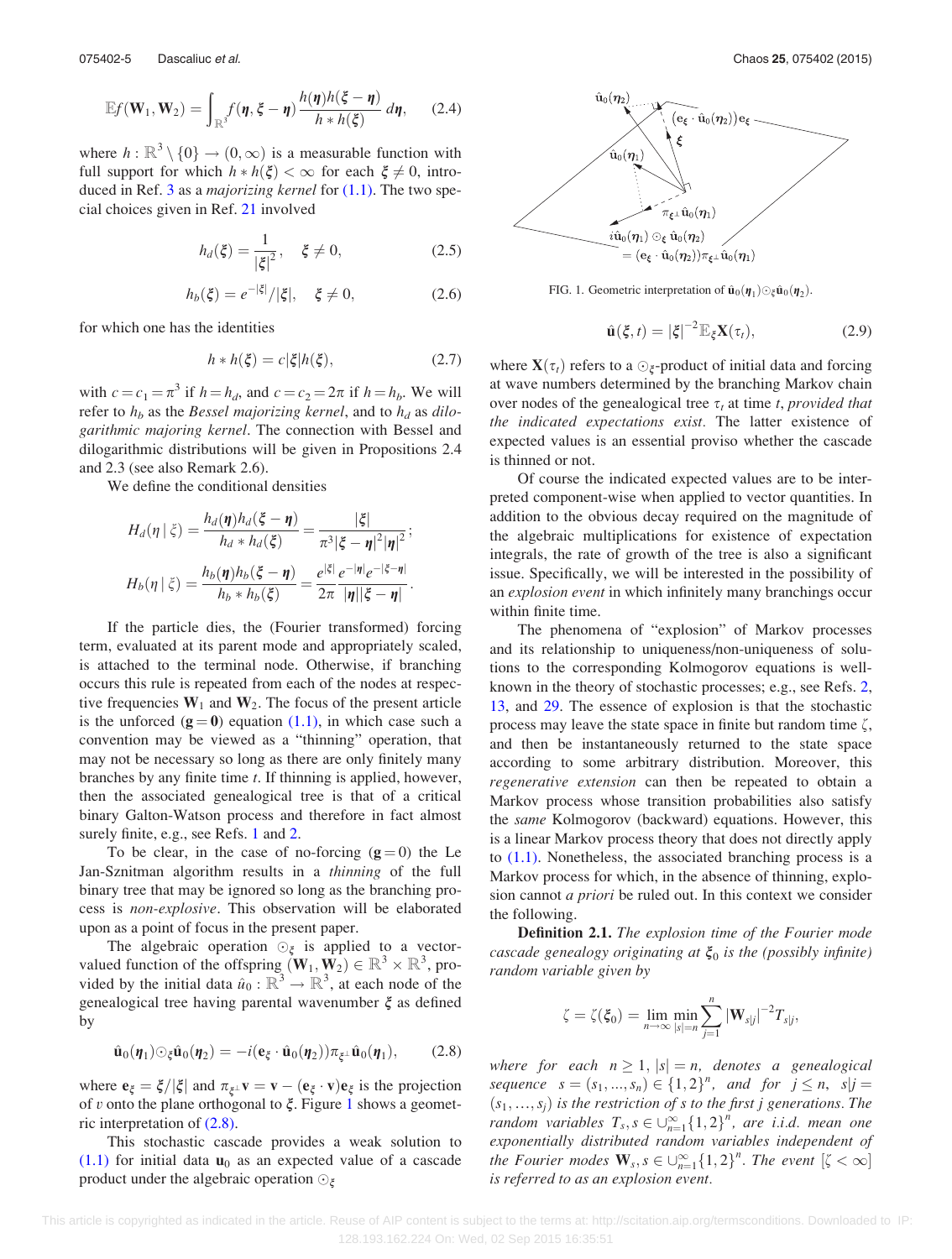<span id="page-6-0"></span>Define also

$$
\zeta_n = \min_{|s|=n} \sum_{j=1}^n |\mathbf{W}_{s|j}|^{-2} T_{s|j},
$$

and note that by monotonicity one has  $\zeta = \lim_{n \to \infty} \zeta_n$ .

Various general conditions for explosion/non-explosion will be given below. A consequences of non-explosion is as follows.

While the full connection is incomplete, the following provides some further evidence of a connection between explosion and the uniqueness problem for [\(1.1\).](#page-1-0)

Proposition 2.1. If there is no explosion then the stochastic cascade solution provides the unique mild solution to Navier-Stokes equations whenever the indicated expectations exist.

Proof. If explosion does not occur then the stochastic cascade is recursively well-defined and the same martingale (inductive) arguments of Ref. [21](#page-16-0) may be applied. - $\Box$ 

**Remark 2.1.** For the converse case that explosion can be shown to occur, one may construct the regenerative extensions as mentioned above. However, it is not clear whether or not this is a pathway to non-uniqueness.

Remark 2.2. Note that if we re-scale NSE according to scaling  $(1.2)$ , then the explosion time random variable for the re-scaled cascade,  $\zeta_r$ , and  $\zeta$  from Definition 2.1 have the same distribution. Thus, the non-explosion provides a critical (or scaling invariant) condition for uniqueness of the Navier-Stokes equations.

From the point of view of the uniqueness of solutions to associated PDEs, it is interesting to note that the absence of explosion does correspond to the uniqueness of solutions for an evolution equation. In order to state this equation we first define an operator  $\Lambda$  by

$$
\Lambda(f)(\mathbf{x}) = \mathcal{F}^{-1}(|\xi|\hat{f}(\xi))(\mathbf{x}),\tag{2.10}
$$

where  $\mathcal{F}^{-1}$  denotes inverse Fourier transform.

This operator acts to increase the higher frequency oscillations of  $f(\mathbf{x})$  by the same magnitude as differentiation. As this operator is closely related to differentiation, it is known as a pseudo-differential operator. The evolution equation associated to the branching process as follows, which contains this pseudo-differential operator, is as follows.

**Proposition 2.2.** Let  $h = h_d$  or  $h = h_b$  and assume that the pseudo-differential equation

$$
\begin{cases} \frac{\partial v}{\partial t} = \Delta v + c\Lambda(v^2) \\ v(\mathbf{x}, 0) = \mathcal{F}^{-1}(h)(\mathbf{x}) \end{cases}
$$

with  $c = \pi^3$  or  $c = 2\pi$ , respectively, has a unique mild solution satisfying  $|\hat{v}(\xi, t)| \leq h(\xi)$  for all  $t \geq 0$ . Then explosion does not occur, i.e.,  $\mathbb{P}([\zeta < \infty]) = 0.$ 

*Proof.* Fix  $h = h_d$ , or  $h = h_b$  and  $c = \pi^3$  or  $c = 2\pi$ , respectively. Let,  $Z(\xi, t)$  denote the number of offspring by time  $t \geq 0$  for the Fourier mode cascade genealogy starting at time  $t = 0$  at frequency  $0 \neq \xi \in \mathbb{R}^k$ . In particular, after an

exponentially distributed time with parameter  $|\xi|^2$ , the parent particle is replaced by two particles of frequencies  $\eta$ ,  $\xi - \eta$ where  $\eta$  has probability density

$$
H(\pmb{\eta}|\xi) = h(\xi - \pmb{\eta})/(ch * h(\xi)).
$$
 (2.11)

For  $k \geq 1$ , let

$$
m(\xi, t, k) = P_{\xi}(Z(\xi, t) = k).
$$
 (2.12)

In particular  $m(\xi, t, 1) = \exp(-|\xi|^2 t)$ . Explosion does not  $\sum_{k=0}^{\infty} m(\xi, t, k) = 1.$ occur if and only if  $P_{\xi}(Z(\xi, t) = \infty) = 0$ , or equivalently

Let  $v(\xi, t, k) = h(\xi)m(\xi, t, k)$ . Then trivially  $v(\xi, t, 1)$  $= h(\xi) \exp(-|\xi|^2 t)$ . Moreover, conditioning on the time of the first branching, it follows using  $(2.7)$  that for  $k \ge 2$ ,  $v(\xi, t, k)$  satisfies the integral equation

$$
v(\xi, t, k) = c|\xi| \sum_{j=1}^{k-1} \int_0^t \int_{\mathbb{R}^3} v(\eta, t - s, j)
$$
  

$$
v(\xi - \eta, t - s, k - j) d\eta e^{-|\xi|^2 s} ds, \quad v(\xi, 0, k) = 0.
$$
  
(2.13)

Let  $\hat{v}(\xi, t) = \sum_{k=1}^{\infty} v(\xi, t, k)$ . This series converges since all terms are non-negative and the partial sums are clearly bounded above by  $h(\xi)$ . Note also that

$$
\hat{v}(\xi, t) = h(\xi) \sum_{k=0}^{\infty} m(\xi, t, k). \tag{2.14}
$$

Summing (2.13) for  $k \ge 2$ , and adding the missing term  $v(\xi, t, 1)$  one finds that  $\hat{v}$  satisfies

$$
\hat{v}(\xi, t) = h(\xi) \exp(-|\xi|^2 t) + c|\xi| \int_0^t \int_{\mathbb{R}^3} \hat{v}(\eta, t - s)
$$
  
 
$$
\times \hat{v}(\xi - \eta, t - s) d\eta e^{-|\xi|^2 s} ds. \tag{2.15}
$$

It follows that  $v(\mathbf{x}, t)$ , the inverse Fourier transform of  $\hat{v}(\xi, t)$ , satisfies the following reaction-diffusion equation of Ref. [27](#page-16-0)

$$
\frac{\partial v}{\partial t}(\mathbf{x},t) = \Delta v(\mathbf{x},t) + c\Lambda(v^2)(\mathbf{x},t),\tag{2.16}
$$

with initial data  $v(\mathbf{x}, 0) = \mathcal{F}^{-1}(h)(\mathbf{x})$ .

One may easily check that with  $\tilde{h} = \mathcal{F}^{-1}(h)$ 

$$
\Delta \tilde{h} + c\Lambda (\tilde{h})^2(\mathbf{x}) = 0. \tag{2.17}
$$

By hypothesis,  $v(\mathbf{x}, t) = \check{h}(\mathbf{x})$  and thus, using (2.14),

$$
P_{\xi}(\zeta > t) = P_{\xi}(Z(\xi, t) < \infty) = \sum_{k=1}^{\infty} m(\xi, t, k) = 1, \quad \forall \xi, t.
$$
\n(2.18)

**Remark 2.3.** Note that since  $h_d$  and  $h_b$  are radially symmetric, the cascade, hence  $m(\xi, t, k)$  and  $m(\xi, t)$  $\equiv \sum_{k=0}^{\infty} m(\xi, t, k)$  are also radially symmetric. In particular, it follows that with H defined by  $(2.11)$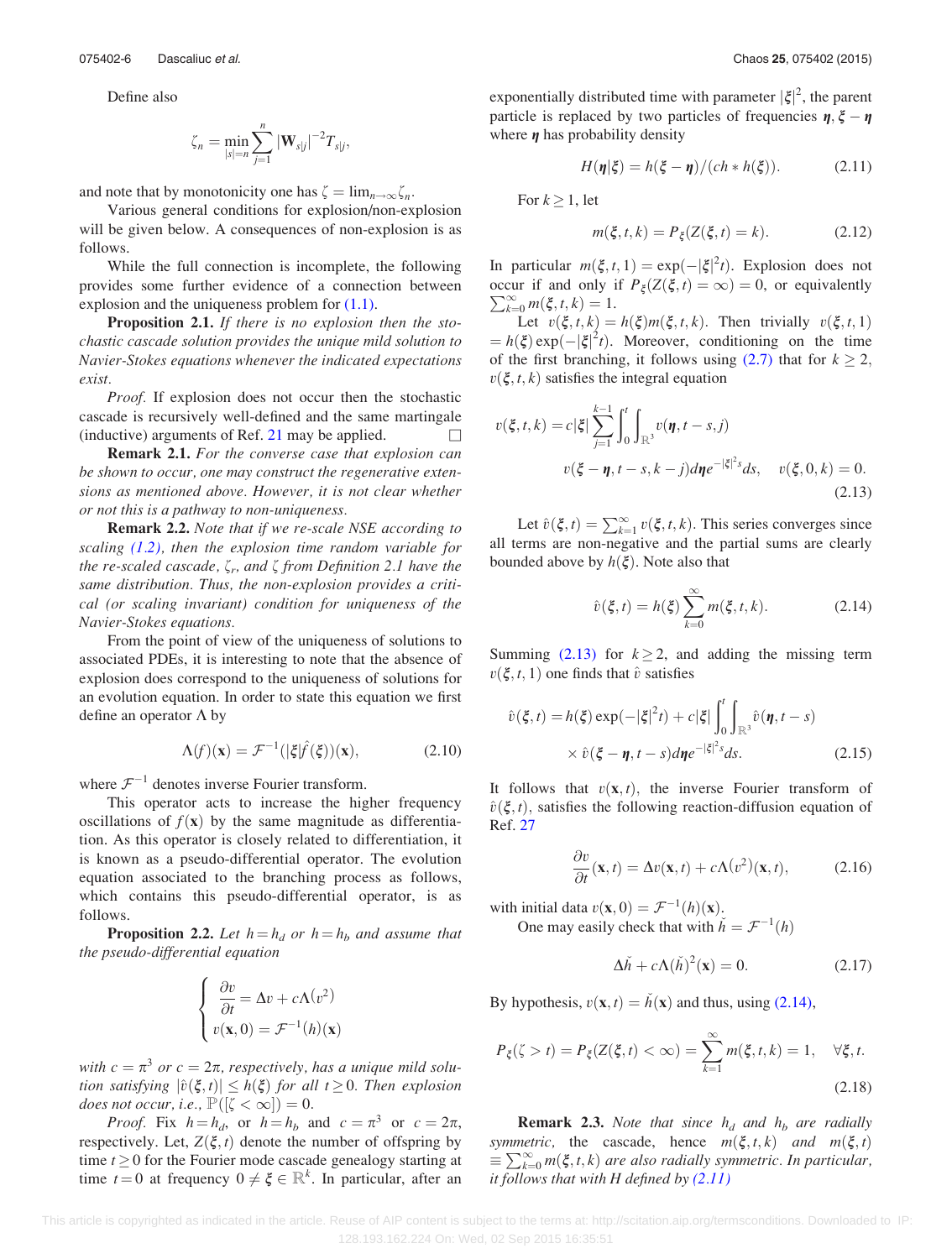<span id="page-7-0"></span>
$$
m(|\xi|,t) = \exp(-|\xi|^2 t) + |\xi|^2 \int_0^t \int_{\mathbb{R}^3} m(|\eta|,t-s)
$$
  
 
$$
\times m(|\xi - \eta|,t-s)H(\eta|\xi) \,d\eta e^{-|\xi|^2 s} \,ds. \quad (2.19)
$$

Remark 2.4. In 2007, Chris Orum has announced the equation of Proposition 2.2, and its role in the explosion problem in a session of the 32nd Conference on Stochastic Processes and their Applications, Champaign-Urbana. However, the uniqueness/explosion problems remain unsolved for general majorizing kernels h as initial data.

We conclude this section with a small further elaboration on the probabilistic significance of the two kernels  $h_d$ ,  $h<sub>b</sub>$ . Additional features are discussed in the Appendix.

Let

$$
a(\xi) = \frac{h(\xi)|\xi|^2}{h * h(\xi)}.
$$
 (2.20)

Then, for either kernel  $h = h_d$  or  $h = h_b$ , one has that  $a_i(\xi) = c^{-1} |\xi|, i = 1, 2$  (2.20) with  $c = \pi^3$  or  $c = 2\pi$ , respectively, defines the same pseudo-differential operator given tively, defines the same pseudo-differential operator given<br>by a positive multiple of  $\sqrt{-\Delta}$ . However, the following two propositions dramatically distinguish the associated branching Markov chains.

**Proposition 2.3.** Assume that  $h(\xi) \equiv h_d(\xi) = |\xi|^{-2}, 0 \neq 0$  $\xi \in \mathbb{R}^3$ . Then for each  $s \in \{1,2\}^\infty$ , the sequence  $\{|\mathbf{W}_{s|j+1}|/|\mathbf{W}_{s|j}| : j = 0, 1, ...\}, \mathbf{W}_{s|0} = \xi$ , is an i.i.d. sequence under  $P_{\xi}$ , such that

$$
P_{\xi}\left(\frac{|\mathbf{W}_{s|j+1}|}{|\mathbf{W}_{s|j}|} \in dr\right) = 2\pi^{-2}\ln\left|\frac{1+r}{1-r}\right| \frac{dr}{r}, \quad r > 0,
$$
  

$$
P_{\xi}\left(\ln\frac{|\mathbf{W}_{s|j+1}|}{|\mathbf{W}_{s|j}|} \in dt\right) = 2\pi^{-2}\ln|\coth(t/2)| dt, \quad t \in \mathbb{R}.
$$

Proof. Part (ii) is an immediate consequence of (i) by a change of variables formula. As noted above, the distribution of  $|\mathbf{W}|$  was computed as (1.22) of Ref. [21](#page-16-0). Essentially, the same calculations apply to the ratios of magnitudes as follows: For non-negative and integrable g on  $(0, \infty)$ , one has, since  $h * h(\xi) = \pi^3/|\xi|$ , and using [\(2.4\)](#page-4-0) that

$$
\mathbb{E}_{\xi}g\left(\frac{|\mathbf{W}_{s|1}|}{|\xi|}\right) = \pi^{-3}|\xi|\int_{\mathbb{R}^{3}}g\left(\frac{|\eta|}{|\xi|}\right)\frac{d\eta}{|\eta|^{2}|\xi - \eta|^{2}}
$$
\n
$$
= \pi^{-3}\int_{\mathbb{R}^{3}}g(|\mathbf{v}|)\frac{d\mathbf{v}}{|\mathbf{v}|^{2}|\mathbf{u} - \mathbf{v}|^{2}}, \quad u = \frac{\xi}{|\xi|}
$$
\n
$$
= \pi^{-3}\int_{\mathbb{R}^{3}}g(|\mathbf{v}|)\frac{d\mathbf{v}}{|\mathbf{v}|^{2}(|\mathbf{v}|^{2} - 2\mathbf{u} \cdot \mathbf{v} + 1)}
$$
\n
$$
= \pi^{-3}\int_{0}^{\infty}\int_{|\mathbf{w}|=1}^{|\mathbf{w}|g(r)\frac{d\mathbf{w}}{r^{2} - 2r\mathbf{u} \cdot \mathbf{w} + 1}
$$
\n
$$
= 2\pi^{-2}\int_{0}^{\infty}\int_{0}^{\pi}g(r)\frac{\sin\phi\,d\phi\,dr}{r^{2} - 2r\cos\phi + 1}
$$
\n
$$
= 2\pi^{-2}\int_{0}^{\infty}g(r)\ln\frac{|1 + r|}{|1 - r|} \frac{dr}{r}.
$$

Definition 2.2. The multiplicative random walk  $\{|\mathbf{W}_{s|i+1}| : j = 0, 1, ...\}$  on  $(0, \infty)$  will be referred to as the dilogarithmic random walk, or dilog random walk for short.

**Proposition 2.4.** For arbitrary  $\xi \in \mathbb{R}^3$ , let W denote the random vector in  $\mathbb{R}^3$  with density

$$
H_b(\boldsymbol{\eta} \mid \boldsymbol{\xi}) = \frac{e^{|\boldsymbol{\xi}|}}{2\pi} \frac{e^{-|\boldsymbol{\eta}|} e^{-|\boldsymbol{\xi} - \boldsymbol{\eta}|}}{|\boldsymbol{\eta}| |\boldsymbol{\xi} - \boldsymbol{\eta}|}.
$$

Then

$$
\mathbb{P}(|\mathbf{W}| \in \mathrm{d}r) = \begin{cases} \frac{1}{|\xi|} e^{-2r} (e^{2|\xi|} - 1) & \text{for } r \geq |\xi| \\ \frac{1}{|\xi|} (1 - e^{-2r}) & \text{for } 0 \leq r \leq |\xi|. \end{cases}
$$

In particular, along any path s, the sequence  $|\mathbf{W}_{\varnothing}| =$  $|\xi|, |\mathbf{W}_{s|1}|, |\mathbf{W}_{s|2}|, \ldots$ , is a Markov chain with stationary transition probability density

$$
p(u,v) = \begin{cases} \frac{1}{u}e^{-2v}(e^{2u} - 1) & \text{for } v \ge u, u > 0\\ \frac{1}{u}(1 - e^{-2v}) & \text{for } 0 \le v \le u, u > 0. \end{cases}
$$

Moreover,

$$
\mathbb{E}_{\xi}|\mathbf{W}_1| = \frac{|\xi| + 1}{2}.
$$
\n(2.21)

*Proof.* For arbitrary  $\xi \in \mathbb{R}^3 \setminus \{0\}$ , let W denote the random vector in  $\mathbb{R}^3$  with density

$$
H_b(\eta \mid \xi) = \frac{e^{|\xi|} e^{-|\eta|} e^{-|\xi - \eta|}}{2\pi |\eta| |\xi - \eta|}.
$$

Let  $u = |\xi|$ , and use spherical coordinates with  $\rho = |\eta|$ . Direct calculations exploiting the cylindrical symmetry of the distribution give

$$
\mathbb{P}(|\mathbf{W}| > r) = \frac{e^{u}}{2\pi} (2\pi) \int_{r}^{\infty} e^{-\rho} \rho
$$
  
\$\times \int\_{0}^{\pi} \frac{\exp(-( \rho^{2} - 2\rho u \cos \phi + u^{2})^{1/2})}{(\rho^{2} - 2\rho u \cos \phi + u^{2})^{1/2}} \sin \phi d\phi d\rho\$,\$  
=  $\frac{e^{u}}{u} (-1) \int_{r}^{\infty} e^{-\rho} (e^{-(\rho + u)} - e^{-|\rho - u|}) d\rho,$   
=  $\frac{e^{u}}{u} \left[ \int_{r}^{\infty} e^{-\rho} e^{-|\rho - u|} d\rho - \frac{e^{-u}}{2} e^{-2r} \right].$ 

For  $r \ge u$ , the integral in the last expression is  $(e^u/2)e^{-2r}$  so that in this case,

$$
\mathbb{P}(|\mathbf{W}| > r) = \frac{e^{-2r}}{2u}(e^{2u} - 1).
$$

Similarly, for  $r \le u$  one obtains that

$$
\left[\int_r^u + \int_u^\infty\right] e^{-\rho} e^{-|\rho - u|} d\rho = e^{-u} \left(u - r + \frac{1}{2}\right),
$$

This article is copyrighted as indicated in the article. Reuse of AIP content is subject to the terms at: http://scitation.aip.org/termsconditions. Downloaded to IP: 128.193.162.224 On: Wed, 02 Sep 2015 16:35:51

 $\Box$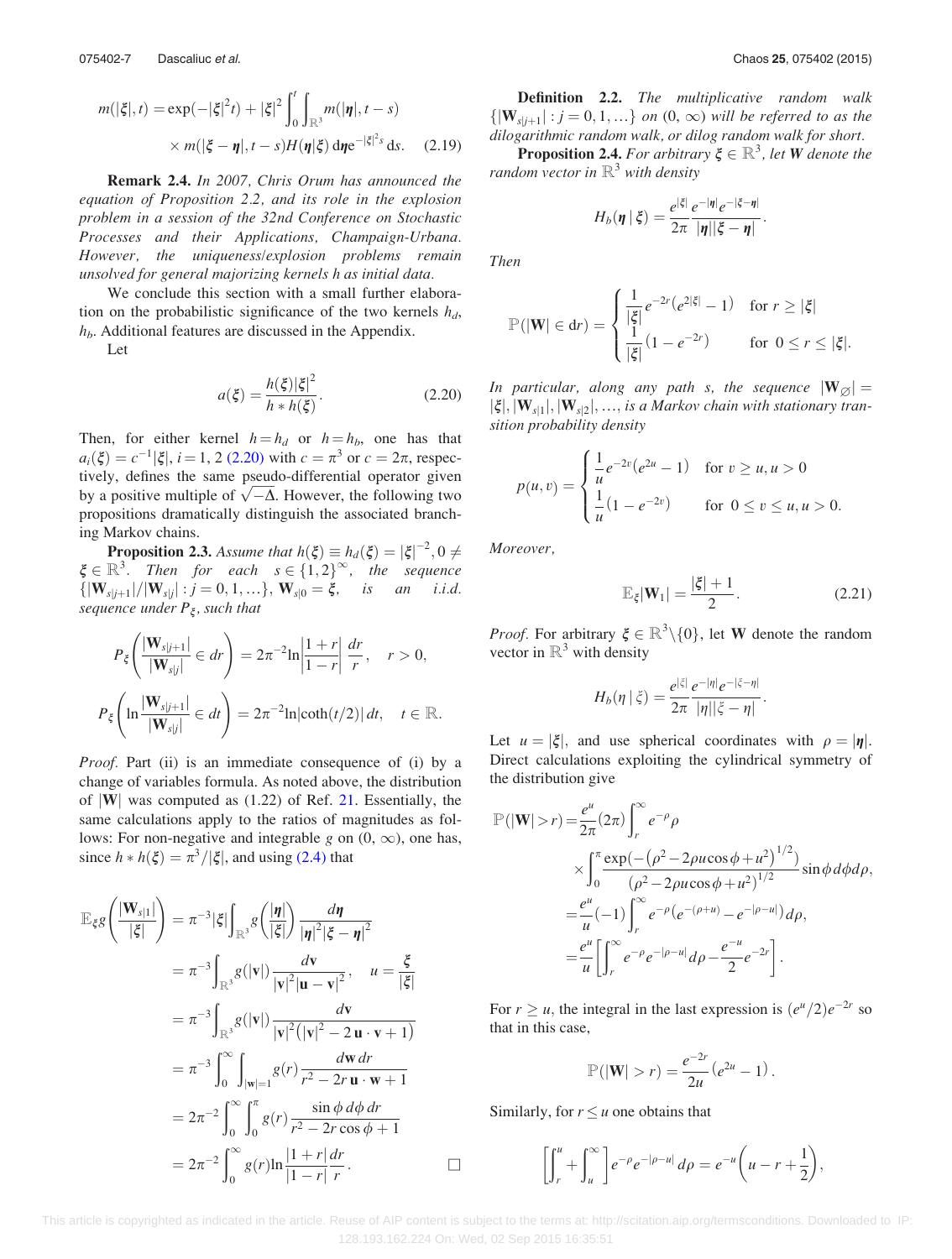<span id="page-8-0"></span>so that in this case,

$$
\mathbb{P}(|\mathbf{W}| > r) = \frac{1}{2u}(1 - e^{-2r}) + \frac{u - r}{u},
$$

 $\Box$ 

and the result follow by differentiation.

Remark 2.5. The calculation of the marginal distribution of  $|\mathbf{W}_1|$  can be found in (Ref. [21](#page-16-0), Proposition 2.1) for  $h = h_d$ . A similar calculation was provided here for ease of reference. The Markov property follows by exploiting the construction together with the form of the transition proba-bilities as functions of the norms; see (Ref. [2](#page-15-0), pp. 502–503).

Remark 2.6. Euler's dilogarithmic function may be defined by

$$
\text{Li}_2(r) = -\int_0^r \ln(1-u) \frac{du}{u}, \quad r < 1. \tag{2.22}
$$

The dilogarithmic function is a special case of polylogarithmic functions  $Li_s(x)$  whose domain of definition may be extended to include complex values of both x and s. An extensive literature is available for properties and relationships between polylogarithmic functions, with connections to Bose-Einstein and Fermi-Dirac statistics, e.g., see Refs. [19](#page-16-0), [22](#page-16-0), and [23](#page-16-0).

The explosion problem is solved for the Bessel kernel in the Appendix (Theorem 5.1), but it remains quite illusive for the dilogarithmic kernel. However, as will be seen in Sec. III, the dilogarithmic kernel is somewhat singled out by the self-similarity cascade.

#### III. SELF-SIMILAR (NAVIER-STOKES) CASCADE AND ITS ASSOCIATED EXPLOSION PROBLEM

In this section, we obtain a stochastic cascade associated to the Navier-Stokes equation when self similar solutions are considered. It should be remarked from the outset that the kernel  $H_d$  occurs naturally in this situation, as a direct consequence of the scaling properties of the solutions of the Navier-Stokes equations. We present first the mild formulation of the Fourier transform of the Navier-Stokes equations for self similar solutions. A probabilistic representation for the solution of the resulting equation is given in terms of what we call the *self similar cascade*. We show that important statistical properties of this self similar cascade and the Navier-Stokes cascade obtained using the dilogarithmic kernel  $H_d$  are identical.

As noted in the introduction, the scaling invariance of the Navier-Stokes equations show that if  $\mathbf{u}(\mathbf{x}, t)$ ,  $p(\mathbf{x}, t)$  is a solution then for any  $r > 0$ ,  $\mathbf{u}_r(\mathbf{x}, t) \equiv r\mathbf{u}(r\mathbf{x}, r^2t)$ ,  $p_r(\mathbf{x}, t)$  $= r^2 p(rx, r^2t)$  is also a solution of the Navier-Stokes equations. Assuming the initial data is also scale invariant, uniqueness would imply the self-similarity property  $\mathbf{u}_r = \mathbf{u}$ . In the Fourier domain, this scale invariance corresponds to, with  $\mathbf{v} = \mathbf{u}_r$ ,

$$
\hat{\mathbf{v}}(\xi, t) = \frac{1}{r^2} \hat{\mathbf{u}}\left(\frac{\xi}{r}, r^2 t\right),
$$

so, with  $r = |\xi|$ ,

$$
\hat{\mathbf{v}}(\xi, t) = \frac{1}{|\xi|^2} \hat{\mathbf{u}}\left(\mathbf{e}_{\xi}, |\xi|^2 t\right),\tag{3.1}
$$

where  $e_{\xi} = \xi/|\xi|$ . Thus, since  $\hat{v}$  satisfies [\(2.2\)](#page-4-0) it follows that a self similar solution of the Navier-Stokes equations satisfies

$$
\hat{\mathbf{u}}\left(\mathbf{e}_{\xi},|\xi|^2 t\right)) = e^{-t|\xi|^2} \hat{\mathbf{u}}_0(\mathbf{e}_{\xi}) + (2\pi)^{-3/2} \int_0^t e^{-|\xi|^2 (t-s)} |\xi|^3
$$

$$
\times \int \hat{\mathbf{u}}\left(\mathbf{e}_{\eta},|\eta|^2 s\right) \odot_{\xi} \hat{\mathbf{u}}\left(\mathbf{e}_{\xi-\eta},|\xi-\eta|^2 s\right)
$$

$$
\times \frac{1}{|\eta|^2 |\xi-\eta|^2} d\eta ds.
$$

The change of variables  $\eta = |\xi|\eta', s' = |\xi|^2 s$ , and with  $\lambda = |\xi|^2 t$ , gives

$$
\hat{\mathbf{u}}(\mathbf{e}_{\xi}, \lambda) = e^{-\lambda} \hat{\mathbf{u}}_0(\mathbf{e}_{\xi}) + (2\pi)^{-3/2} \int_0^{\lambda} e^{-(\lambda - s)} \times \int \hat{\mathbf{u}} (\mathbf{e}_{\eta}, |\eta|^2 s) \odot_{\xi} \hat{\mathbf{u}} (\mathbf{e}_{\mathbf{e}_{\xi} - \eta}, |\mathbf{e}_{\xi} - \eta|^2 s) \times \frac{1}{|\eta|^2 |\mathbf{e}_{\xi} - \eta|^2} d\eta ds.
$$

Recall that  $H_d(\boldsymbol{\eta}|\mathbf{e}_{\xi}) = (\pi^3|\boldsymbol{\eta}|^2|\mathbf{e}_{\xi} - \boldsymbol{\eta}|^2)^{-1}$  so one has

$$
\hat{\mathbf{u}}(\mathbf{e}_{\xi},\lambda) = e^{-\lambda}\hat{\mathbf{u}}_{0}(\mathbf{e}_{\xi}) + (\pi/2)^{3/2} \int_{0}^{\lambda} e^{-(\lambda-s)} \times \int \hat{\mathbf{u}}(\mathbf{e}_{\eta},|\eta|^{2}s) \odot_{\xi} \hat{\mathbf{u}}(\mathbf{e}_{\mathbf{e}_{\xi}-\eta},|\mathbf{e}_{\xi}-\eta|^{2}s) H_{d}(\eta|\mathbf{e}_{\xi}) d\eta ds.
$$
\n(3.2)

We refer to the parameter  $\lambda > 0$  as the *similarity horizon*.

A probabilistic interpretation for (3.2) follows similar steps as those introduced before. Consider a binary tree rooted at  $\emptyset$  with vertices indexed by  $V = \bigcup_{n \geq 1} \{1, 2\}^n$ —see Figure [2](#page-9-0) for an illustration. Denote by  $\partial V = \{1, 2\}^{\mathbb{N}}$ . Elements in each of these sets are denoted by s and  $\langle s \rangle$ , respectively. Let  $\{T_s, s \in \mathcal{V}\}\$ be a collection of i.i.d. random variables with an exponential distribution with parameter 1. Given a direction  $e_s$ , let  $W_{s1}$  be a random variable with distribution  $H_d(\eta | \mathbf{e}_s)$ , set  $\mathbf{W}_{s2} = \mathbf{e}_s - \mathbf{W}_{s1}$  and for  $j = 1, 2$ , define the directions  ${\bf e}_{si}={\bf \hat W}_{si}/|{\bf \hat W}_{si}|$ . Finally, given a *hori*zon  $\lambda_s$ , define for  $j=1$ , 2  $\lambda_{sj} = |\tilde{\mathbf{W}}_{sj}|^2 (\lambda_s - T_s)$ . On each  $\langle s \rangle \in \partial V$ , the branching process stops at level

$$
N_{\langle s \rangle} = \inf \{ m \ge 0 : \lambda_{\langle s | m \rangle} < T_{\langle s | m \rangle} \}. \tag{3.3}
$$

Completely analogous to  $(2.9)$ , the solution of  $(3.2)$  is then given as an expected value of a recursive product involving the algebraic operation  $\odot_{e_{\xi}}$  provided this expectation is finite. Furthermore, the evaluation of this recursive product can be done if and only if along any path in the binary tree, the random variable  $N_{\langle s \rangle}$  defined in (3.3) is finite.

From the definition of the random variables, one has

$$
\lambda_{\langle s|n\rangle} - T_{\langle s|n\rangle} = ((...(((\lambda_{\emptyset} - T_{\emptyset})|\tilde{\mathbf{W}}_{\langle s|1\rangle}|^2 - T_{\langle s|1\rangle})|\tilde{\mathbf{W}}_{\langle s|2\rangle}|^2 \n- T_{\langle s|2\rangle})...)|\tilde{\mathbf{W}}_{\langle s|n\rangle}|^2 - T_{\langle s|n\rangle}) \n= \left(\prod_{k=0}^n |\tilde{\mathbf{W}}_{\langle s|k\rangle}|^2\right) \left(\lambda_{\emptyset} - \sum_{j=0}^n T_{\langle s|j\rangle}\frac{1}{\prod_{k=0}^j |\tilde{\mathbf{W}}_{\langle s|k\rangle}|^2}\right)
$$

: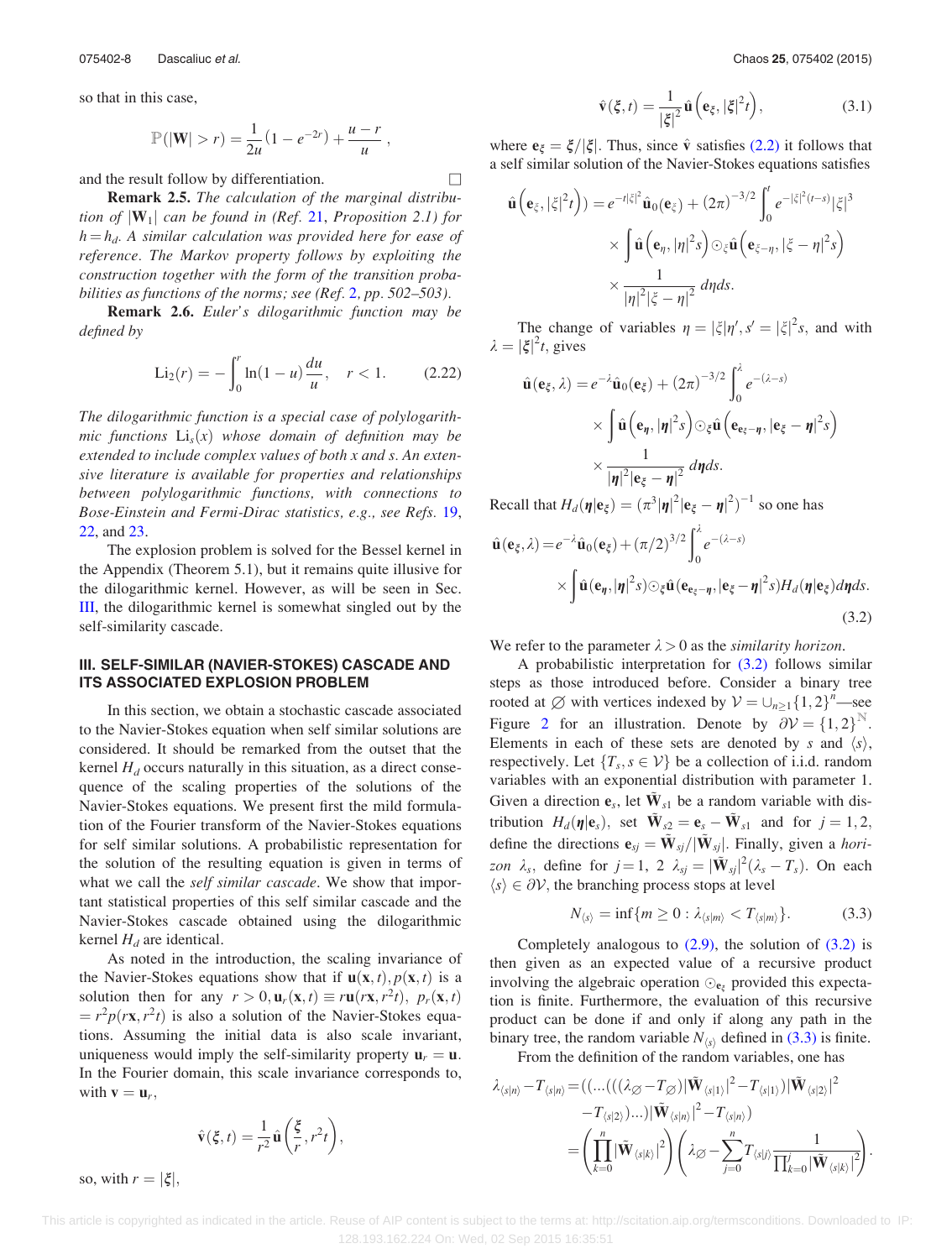<span id="page-9-0"></span>

FIG. 2. Self-similar cascade with explosion cartoon.

where we have used that  $|\tilde{W}_{(s|0)}|^2 = 1$ . Thus, for given  $\lambda_{\emptyset}$ and  $\langle s \rangle \in \mathcal{V}$ , the event  $[N_{\langle s \rangle} = n]$  equals the event

$$
\inf \left\{ m \geq 0 : \sum_{j=0}^{m} T_{\langle s | j \rangle} \frac{1}{\prod_{k=0}^{j} |\tilde{\mathbf{W}}_{\langle s | k \rangle}|^2} \geq \lambda_{\emptyset} \right\} = n.
$$

This motivates the following definition.

**Definition 3.1.** For a fixed unit vector  $e_0$ , the similarity explosion horizon is the (possibly infinite) random variable

$$
\tilde{\zeta}(\mathbf{e}_0) = \lim_{n \to \infty} \inf_{|s|=n} \sum_{j=0}^n T_{\langle s|j\rangle} \frac{1}{\prod_{k=0}^j |\tilde{\mathbf{W}}_{\langle s|j\rangle}|^2}.
$$

The self similar explosion event is defined as  $A_{e_0}$  $=\cup_{m\geq 1}[\tilde{\zeta}(\mathbf{e}_0)< m]$ , so that  $\mathbb{P}(A_{\mathbf{e}_0})$  is the probability of self similar explosion.

Note that with

$$
\tilde{\zeta}_n(\mathbf{e}_0) = \inf_{|s|=n} \sum_{j=0}^n T_{\langle s|j\rangle} \frac{1}{\prod_{k=0}^j |\tilde{\mathbf{W}}_{\langle s|j\rangle}|^2}
$$

one has, by monotone convergence, that  $\zeta(\mathbf{e}_0) = \lim_{n \to \infty}$  $\zeta_n(\mathbf{e}_0).$ 

While the self-similar cascade construction is quite distinct from that of the Navier-Stokes cascade, one may note that for fixed  $\langle s \rangle \in \partial V$ , the random variables  $\tilde{R}_j =$  $|\tilde{W}_{\langle s|j\rangle}|, j \ge 1$  are i.i.d. with the dilogarithmic distribution with density

$$
\mathcal{D}(r) = \frac{2}{\pi^2} \frac{1}{r} \ln \left( \frac{|1+r|}{|1-r|} \right).
$$

Indeed, since the distribution of  $\tilde{\mathbf{W}}_{\langle s|1\rangle}$  depends only in the unit vector  $e_0$ , the proof of Proposition 2.3 shows that  $\hat{R}_1$  has the dilogarithmic distribution. The claim for  $R_j$  follows by induction.

In order to relate the explosion problems for the self similar cascade and the Navier-Stokes cascade, we have the following result.

**Proposition 3.1.** For any  $n \ge 0$ , the distribution of  $\tilde{\zeta}_n$  is independent of the initial direction and

$$
\tilde{\zeta}_n(\mathbf{e}_0) \stackrel{\mathcal{D}}{=} \inf_{|s|=n} \sum_{j=0}^n T_{\langle s|j\rangle} \frac{1}{\prod_{k=0}^j |\tilde{R}_j|^2},
$$

where  $\tilde{R}_0 = 1$ , and  $\{\tilde{R}_j\}_{j=1}^{\infty}$  is a sequence of i.i.d. random variables with density  $\mathcal{D}(r)$ .

*Proof.* Let Q be an orthogonal  $3 \times 3$  matrix and e a unit vector in  $\mathbb{R}^3$ . Let  $\tilde{\eta}, \eta^{\sharp}$  be random vectors distributed according to  $H_d(\eta|Qe)$  and  $H_d(\eta|e)$ , respectively. It follows easily that in distribution,  $\tilde{\eta}$  and  $\eta^{\sharp}$  are equal and thus independent of the particular initial direction  $e$  used in  $H$ . The proof is completed, since as noted above,  $\mathcal{D}(r)$  is the density of  $\tilde{R}_{j}$ .

As a consequence of Proposition 3.1, the distribution of the sequence  $\lambda_{\langle v|j\rangle}, j \ge 1$  is also independent of the initial direction  $e_0$ .

Moreover, comparing the  $\tilde{\zeta}_n$  above with  $\zeta_n$ —defined in the context of Definition 2.1 for the kernel  $h_d$ —we obtain our main result connecting the self-similar and dilogarithmic uniqueness problems.

**Theorem 3.1.** The events  $[\zeta_n(|\xi|) > t]$  for a dilogarithmic density and  $\left[\zeta_n(\mathbf{e}_{\xi}) > t|\xi|^2\right]$  have the same distribution independent on the choice of the initial wavenumber  $\xi$  or initial direction  $e_{\xi}$ , and hence the explosion time  $\zeta$  from Definition 2.1 for the dilogarithmic kernel, and the eventual explosion  $\zeta$  from Definition 3.1 have the same distribution, independent of the choice of  $\xi_0$  or  $\mathbf{e}_0$ .

Proof. Recall that when the dilogarithmic kernel is used to determine the distribution of the branching frequencies, it follows that for any  $\langle s \rangle \in \partial V$ 

$$
R_k = \frac{|\mathbf{W}_{\langle s|k\rangle}|}{|\mathbf{W}_{\langle s|k-1\rangle}|}, \ k \ge 1
$$

is a sequence of iid random variables with density  $\mathcal{D}(r)$ . Now, with  $W_{s|0} = \xi$ , one has

$$
\zeta_n(|\xi|) = \inf_{|s|=n} \sum_{j=0}^n |\mathbf{W}_{sj}|^{-2} T_{sj}
$$
  
=  $\frac{1}{|\xi|^2} \inf_{|s|=n} T_{s|0} + \sum_{j=1}^n \prod_{k=1}^j \frac{|\mathbf{W}_{s|k-1}|^2}{|\mathbf{W}_{s|k}|^2} T_{sj}$   

$$
\stackrel{\text{D}}{=} \frac{1}{|\xi|^2} \inf_{|s|=n} \sum_{j=0}^n T_{sjj} \frac{1}{\prod_{k=0}^j |R_k|^2},
$$

where  $R_0 = 1$ . Thus, the we obtain the equality, in distribution, of the events  $[\zeta_n(|\xi|) > t]$  and  $[\tilde{\zeta}_n(\mathbf{e}_{\xi}) > t|\xi|^2$  $\Box$ 

In analogy with Proposition 2.10, one has the following: Proposition 3.2. Let

$$
Z(\lambda_0)=1+\sum_{n=0}^{\infty}\sum_{|v|=n}1[T_v<\lambda_v].
$$

This article is copyrighted as indicated in the article. Reuse of AIP content is subject to the terms at: http://scitation.aip.org/termsconditions. Downloaded to IP: 128.193.162.224 On: Wed, 02 Sep 2015 16:35:51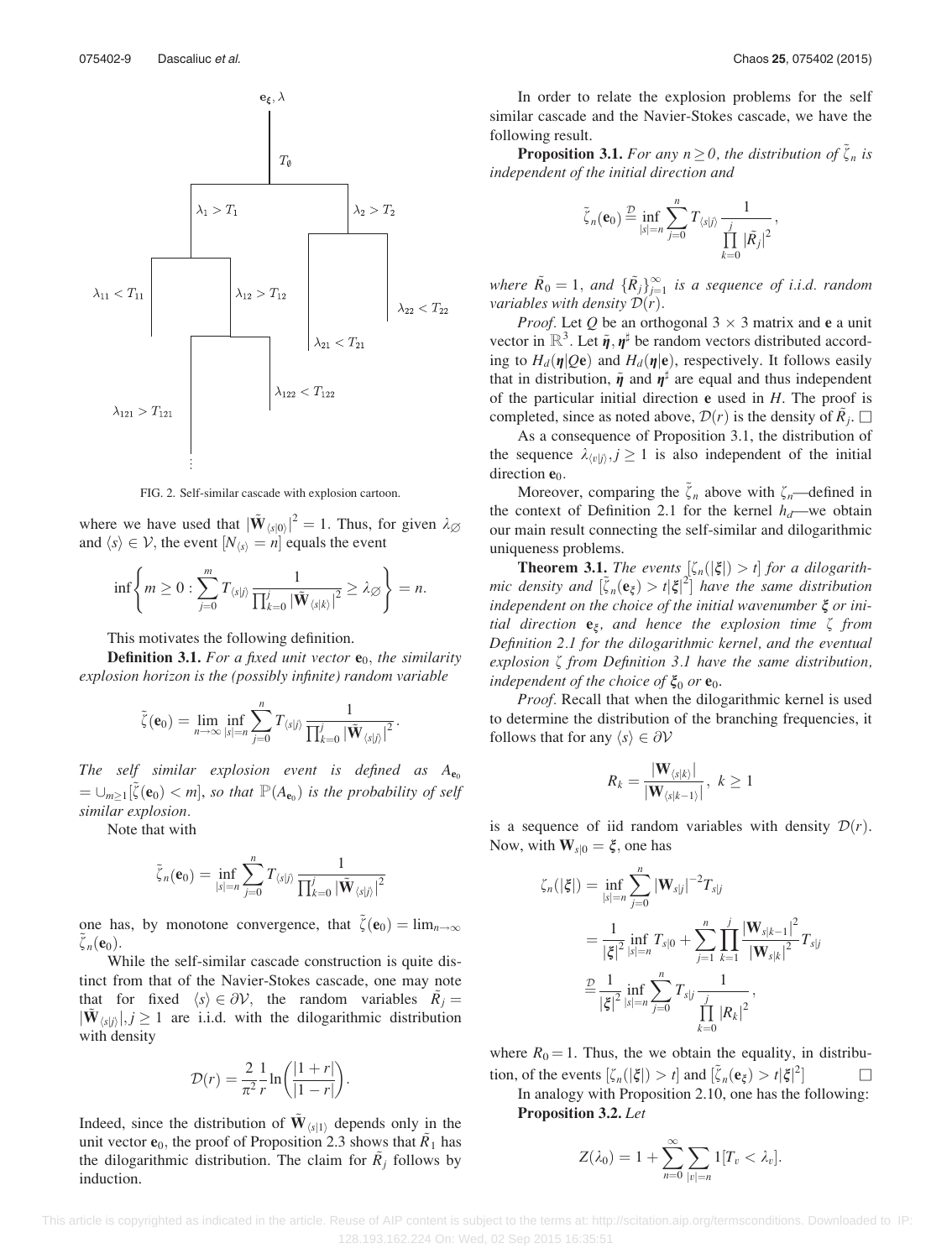<span id="page-10-0"></span>Define  $\tilde{m}(\lambda, k) = \mathbb{P}(Z(\lambda) = k)$ . Let  $\tilde{m}(\lambda) = \sum_{k=1}^{\infty} \tilde{m}(\lambda, k)$ . Then,

$$
\tilde{m}(\lambda) = e^{-\lambda} + \int_0^{\lambda} e^{-(\lambda - s)} \int_0^{\pi} \int_0^{\infty} \tilde{m}(r^2 s) \times \tilde{m}((1 - 2r \cos \theta + r^2)s) \tilde{H}(\theta, r) dr d\theta ds.
$$
 (3.4)

Moreover, if  $\tilde{m}(\lambda) = 1$  is the unique non-negative solution then there is no similarity explosion.

*Proof.* Note that  $Z(\lambda_0)$  represents the number of branches of the self-similar branching process started with horizon  $\lambda_0$ . Recall that from the definitions of  $\lambda_s$ , Z is independent of the initial direction. Each time the indicator does not vanish, a branching occurs increasing the number of branches by 1. The extra term is to count the initial branch.

For  $k \geq 2$ , condition on the time of the first branching to get

$$
\tilde{m}(\lambda, k) = \sum_{j=1}^{k-1} \int_0^{\lambda} e^{-(\lambda - s)} \int \tilde{m}(|\eta|^2 s, j) \times \tilde{m}(|\mathbf{e}_0 - \eta|^2 s, k - j) H_d(\eta | \mathbf{e}_0) d\eta ds, \qquad (3.5)
$$

where  $e_0$  is arbitrary.

Let  $H(\theta,r)$  denote the average of  $H_d$  with respect to the angle  $\phi$ ,

$$
\tilde{H}(\theta, r) = \frac{2}{\pi^2} \frac{\sin \theta}{1 - 2r \cos \theta + r^2}.
$$

Then, the independence of the above equation with respect to the direction  $e_0$  is better illustrated in the following:

$$
\tilde{m}(\lambda, k) = \sum_{j=1}^{k-1} \int_0^{\lambda} e^{-(\lambda - s)} \int_0^{\pi} \int_0^{\infty} \tilde{m}(r^2 s, j) \times \tilde{m}((1 - 2r \cos \theta + r^2)s, k - j)\tilde{H}(\theta, r) dr d\theta ds.
$$

Summing on  $k$  the previous equation and adding the term corresponding to  $k = 1$ , one has (3.4). It is clear that  $\tilde{m} \equiv 1$  is a solution of this equation, so non explosion is equivalent to showing that this is the only non negative solution that is bounded by 1.  $\Box$ 

While we can not prove that  $\tilde{m} \equiv 1$  is the only solution of (3.4), we note that the behavior at infinity can be used to determined if  $\tilde{m}(\lambda) < 1$  on a set of positive measure. In fact, if for some  $\epsilon > 0$ ,  $\tilde{m}(\lambda) \leq (1 - \epsilon)$  on a set E of positive measure, then  $\tilde{m}$  is bounded by a decreasing function. Indeed, for any  $\lambda > 0$ ,  $0 \leq \tilde{m}(\lambda) \leq 1$ , and from (3.4) one has

$$
\tilde{m}(\lambda) \le e^{-\lambda} + \int_0^{\lambda} e^{-(\lambda - s)} \int_0^{\infty} \tilde{m}(r^2 s) \mathcal{D}(r) dr
$$
  

$$
< e^{-\lambda} + \int_0^{\lambda} e^{-s} ds - \epsilon \int_0^{\lambda} e^{-s} \int_E \mathcal{D}(r) dr ds
$$
  

$$
= 1 - \epsilon \mu(E) (1 - e^{-\lambda})
$$

We are now ready to establish one of the main results of the paper. Define the finite horizon probability of explosion in a similar way as that of self similar explosion. To be precise, let

$$
\tilde{A}(\lambda) = \bigcap_{n \geq 1} [\tilde{\zeta}_n \leq \lambda].
$$

Then,  $\tilde{m}(\lambda) = 1 - \mathbb{P}(\tilde{A}(\lambda))$ , and thus

$$
\limsup_{\lambda \to \infty} \tilde{m}(\lambda) = \alpha < 1 \Longleftrightarrow \mathbb{P}(\tilde{A}(\lambda)) > 0.
$$

We then have the following;

**Theorem 3.2.** The self similar explosion event is a  $0, 1$ event and independent of the initial direction.

*Proof.* Note that since  $\mathbb{P}(\hat{A}(\lambda))$  is an increasing function of  $\lambda$ ,  $\tilde{m}(\lambda)$  is decreasing. Let  $0 \le \alpha \le 1$  be defined by  $\lim_{\lambda \to \infty} \tilde{m}(\lambda) = \alpha$ . Using dominated convergence, one can take limit as  $\lambda \to \infty$  in (3.4) to get  $\alpha = \alpha^2$ , so  $\alpha = 0$  or 1. The proof is completed, since  $\mathbb{P}(A_{e_0}) = 1 - \alpha$  independent of  $e_0$ .

An important consequence of this result is the following corollary.

**Corollary 3.1.** For any  $\xi \neq 0$ , the explosion event for the Navier-Stokes cascades defined in terms of the dilogarithmic kernel  $H_d$  is a 0, 1 event.

Proof. The corollary follows from the equality, in distribution, of the events  $[\zeta_n(|\xi|) > t]$  and  $[\tilde{\zeta}_n(\mathbf{e}_{\xi}) > t|\xi|^2]$  (See Theorem 3.1).

Similarly, the integral equations  $(2.19)$  and  $(3.4)$  can be shown to be equivalent in the case the Navier-Stokes cascade is defined using the dilogarithmic distribution.

**Proposition 3.3.** Let  $m(|\xi|, t)$  be the solution of the integral equation

$$
m(|\xi|,t) = e^{-|\xi|^2 t} + |\xi|^2 \int_0^t e^{-|\xi|^2 (t-s)} \int_{\mathbb{R}^3} m(|\eta|,s)
$$
  
 
$$
\times m(|\xi - \eta|,s) H_d(\eta|\xi) \,d\eta ds. \tag{3.6}
$$

Then

$$
\tilde{m}(\lambda) = m(|\xi|, \lambda/|\xi|^2)
$$
\n(3.7)

is a solution of (3.4) Conversely, given a solution  $\tilde{m}(\lambda)$  of  $(3.4)$ , Eq.  $(3.7)$  defines a solution of  $(3.6)$ .

*Proof.* Introduce new variables  $\eta = |\xi| \eta', s' = |\xi|^2 s$ , and recall that  $H_d(\eta|\xi) d\eta = H_d(\eta'|\mathbf{e}_{\xi}) d\eta'$ . Then changing variables in (3.6), and with  $\lambda = |\xi|^2 t$ , one has

$$
m(|\xi|, \lambda/|\xi|^2) = e^{-\lambda} + \int_0^{\lambda} e^{-(\lambda - s')} \int_{\mathbb{R}^3} m(|\xi||\eta'|, s'/|\xi|^2) \times m(|\xi||e_{\xi} - \eta'|, s'/|\xi|^2) H_d(\eta'|e_{\xi}) d\eta' ds'.
$$

With  $\tilde{m}(\lambda)$  as defined in (3.7), one has, dropping primes,

$$
\tilde{m}(\lambda) = e^{-\lambda} + \int_0^{\lambda} e^{(\lambda-s)} \int_{\mathbb{R}^3} \tilde{m}(s|\pmb{\eta}|^2) \tilde{m}(s|e_{\xi} - \pmb{\eta}|^2) H_d(\pmb{\eta}|e_{\xi}) d\pmb{\eta} ds.
$$

where  $\mu(E) = \int_E \mathcal{D}(r) dr$ .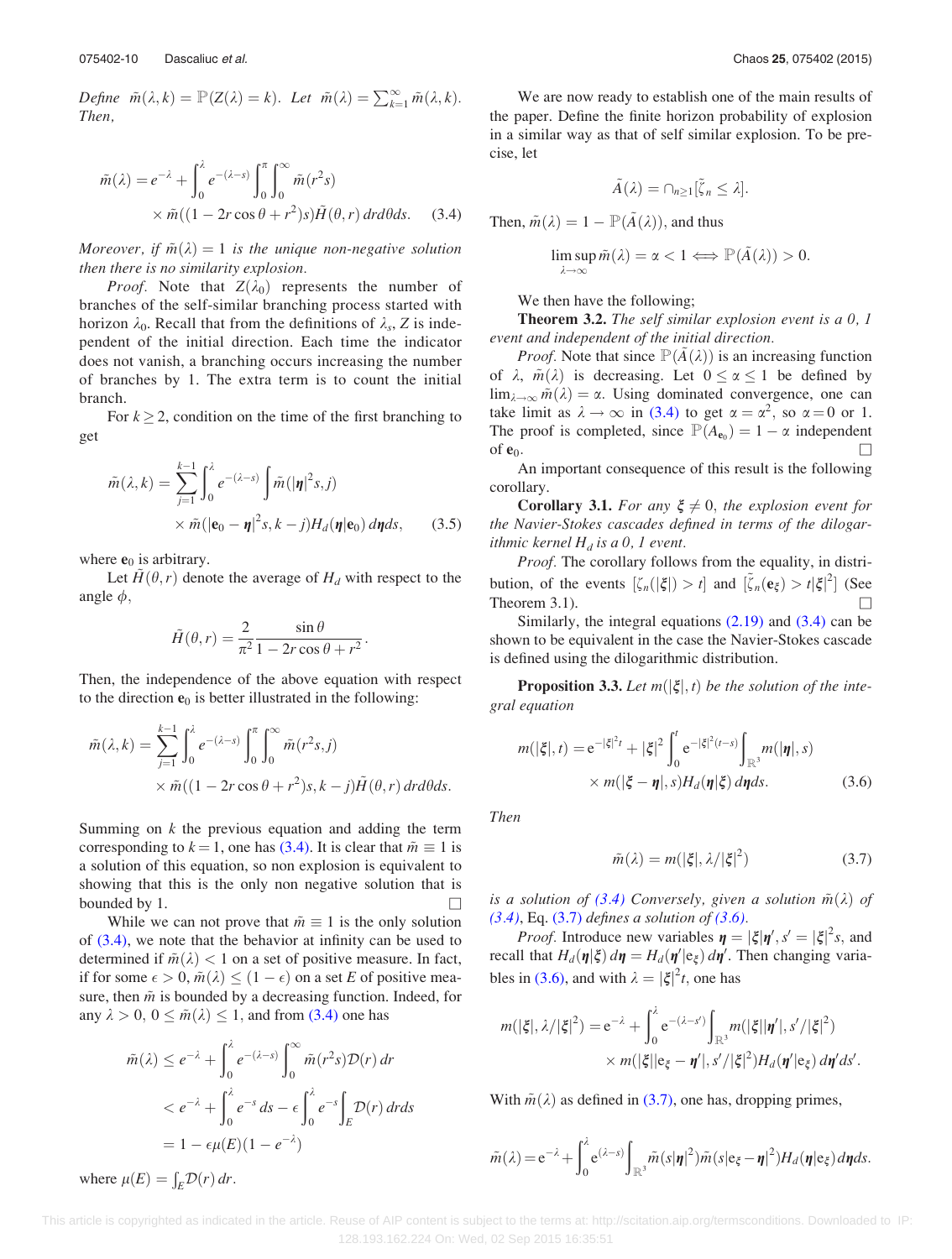<span id="page-11-0"></span>The proof is completed by noting that  $(3.4)$  is obtained from this equation by integrating the angular variables and, to obtain the converse, reversing the steps.  $\Box$ 

#### A. Self Similar cascades and Leray equation

In this subsection, we show that the self similar stochastic cascade can be obtained directly from the Leray forward equations [\(1.4\)](#page-2-0).

**Proposition 3.4.** Let  $U(X)$  be a solution of the Leray equation [\(1.4\),](#page-2-0)  $\hat{U}$  denote its Fourier transform. Then, with  $e_{\xi}$ a unit vector in  $\mathbb{R}^3$  and  $\lambda > 0$ ,

$$
u(e_\xi,\lambda)=\lambda \hat{U}(\sqrt{\lambda}e_\xi),
$$

satisfies [\(3.2\)](#page-8-0). In particular  $\mathbf{u}(\mathbf{e}_{\xi}, 0) = \hat{\mathbf{u}}_0(\mathbf{e}_{\xi}).$ 

Proof. Recall that the forward Leray equations are obtained assuming a solution of the Navier-Stokes equations of the form

$$
\mathbf{u}(\mathbf{x},t) = \frac{1}{\sqrt{t}} \mathbf{U}(\mathbf{x}/\sqrt{t}),
$$

and are given by

$$
-\Delta U - \frac{1}{2}U - \frac{1}{2}(X \cdot \nabla)U + (U \cdot \nabla)U = -\nabla P, \quad \nabla \cdot U = 0.
$$
\n(3.8)

Taking Fourier transform and projecting on divergence free vector fields, one gets

$$
(1+|\xi|^2)\hat{\mathbf{U}} + \frac{1}{2}(\xi \cdot \nabla)\hat{\mathbf{U}} + (2\pi)^{-3/2}|\xi|
$$

$$
\times \int_{\mathbb{R}^3} \hat{\mathbf{U}}(\xi - \eta) \odot_{\xi} \hat{\mathbf{U}}(\eta) d\eta = 0.
$$

Let  $e_{\xi} = \xi/|\xi|$  and define  $V(e_{\xi},r) = \hat{U}(r e_{\xi})$ . Since

$$
\xi \cdot \nabla \hat{\mathbf{U}} = r \frac{d\mathbf{V}}{dr},
$$

one has, with some abuse of notation

$$
(1+r^2)\mathbf{V}+\frac{1}{2}r\frac{d\mathbf{V}}{dr}+(2\pi)^{-3/2}r\int_{\mathbb{R}^3}\hat{U}(\boldsymbol{\xi}-\boldsymbol{\eta})\odot_{\boldsymbol{\xi}}\hat{\mathbf{U}}(\boldsymbol{\eta})\,d\boldsymbol{\eta}=0.
$$

Multiplying the equation by  $2re^{r^2}$ , one obtains

$$
\frac{d}{dr}\left(r^2e^{r^2}\mathbf{V}\right) = -(2\pi)^{-3/2}2r^2e^{r^2}\int_{\mathbb{R}^3}\hat{\mathbf{U}}(\boldsymbol{\xi}-\boldsymbol{\eta})\odot_{\boldsymbol{\xi}}\hat{\mathbf{U}}(\boldsymbol{\eta})\,d\boldsymbol{\eta}.
$$

Let  $\tilde{V}(\mathbf{e},r)=r^2V(\mathbf{e},r)$ . Then

$$
\frac{d}{dr}\left(e^{r^2}\tilde{\mathbf{V}}\right) = -(2\pi)^{-3/2}2re^{r^2}\int_{\mathbb{R}^3}\tilde{\mathbf{V}}\left(\mathbf{e}_{r\mathbf{e}-\boldsymbol{\eta}},|r\mathbf{e}-\boldsymbol{\eta}|\right)
$$

$$
\times \odot_{\xi}\tilde{\mathbf{V}}\left(\mathbf{e}_{\boldsymbol{\eta}},|\boldsymbol{\eta}|\right)\frac{r}{|r\mathbf{e}-\boldsymbol{\eta}|^2|\boldsymbol{\eta}|^2}d\boldsymbol{\eta}.\tag{3.9}
$$

Note that one factor of  $r$  is used to get, up to a constant,  $H_d(\eta|r\mathbf{e})$ .

One may easily check that

$$
\lim_{r\to 0}\tilde{\mathbf{V}}(\mathbf{e},r)=\hat{\mathbf{u}}_0(\mathbf{e}).
$$

Indeed, since  $\hat{\mathbf{u}}(t, \xi) = t\hat{\mathbf{U}}(\sqrt{t}\xi)$ , for  $\xi = \mathbf{e}_{\xi}$  we have

$$
\hat{\mathbf{u}}_0(\mathbf{e}_{\xi}) = \lim_{t \to 0} \hat{\mathbf{u}}(t, \mathbf{e}_{\xi}) = \lim_{t \to 0} t \hat{\mathbf{U}}(\sqrt{t}, \xi) = \lim_{t \to 0} t \mathbf{V}(\mathbf{e}_{\xi}, \sqrt{t})
$$

$$
= \lim_{t \to 0} \tilde{\mathbf{V}}(\mathbf{e}_{\xi}, \sqrt{t}).
$$

Integrating Eq. (3.9), and accounting for the constant to get  $H_d$ , we obtain

$$
e^{r^2}\tilde{\mathbf{V}}(\mathbf{e},r) = \hat{\mathbf{u}}_0(\mathbf{e}) - (\pi/2)^{3/2} \int_0^r 2se^{s^2} \int_{\mathbb{R}^3} \tilde{\mathbf{V}}(\mathbf{e}_{s\mathbf{e}-\mathbf{\eta}}, |s\mathbf{e}-\mathbf{\eta}|)
$$
  
×  $\bigcirc_{\xi} \tilde{\mathbf{V}}(\mathbf{e}_{\mathbf{\eta}}, |\mathbf{\eta}|) H_d(\mathbf{\eta}|s\mathbf{e}) d\mathbf{\eta} ds.$ 

With the change of variables  $\eta = s\eta'$ , and noting that  $e_{se-\eta} =$  $e_{\mathbf{e}-\mathbf{y}'}$  and that  $H_d(\mathbf{\eta}|\mathbf{s}\mathbf{e}) d\mathbf{\eta} = H_d(\mathbf{\eta}'|\mathbf{e}) d\mathbf{\eta}'$ , we have, dropping primes

$$
e^{r^2}\tilde{\mathbf{V}}(\mathbf{e},r) = \hat{\mathbf{u}}_0(\mathbf{e}) - (\pi/2)^{3/2} \int_0^r 2se^{s^2} \int_{\mathbb{R}^3} \tilde{\mathbf{V}}(\mathbf{e}_{\mathbf{e}-\mathbf{\eta}},s|\mathbf{e}-\mathbf{\eta}|)
$$

$$
\times \odot_{\xi} \tilde{\mathbf{V}}(\mathbf{e}_{\mathbf{\eta}},s|\mathbf{\eta}|) H_d(\mathbf{\eta}|\mathbf{e}) d\mathbf{\eta} ds.
$$

Let  $t = s^2$  to get

$$
\tilde{\mathbf{V}}(\mathbf{e},r) = e^{-r^2} \hat{\mathbf{u}}_0(\mathbf{e}) - (\pi/2)^{3/2} \int_0^{r^2} e^{-(r^2-t)} \times \int_{\mathbb{R}^3} \tilde{\mathbf{V}}(\mathbf{e}_{\mathbf{e}-\mathbf{\eta}}, \sqrt{t} |\mathbf{e}-\mathbf{\eta}|) \odot_{\xi} \tilde{\mathbf{V}}(\mathbf{e}_{\mathbf{\eta}}, \sqrt{t} |\mathbf{\eta}|) H_d(\mathbf{\eta}|\mathbf{e}) d\mathbf{\eta} dt.
$$

The proof is completed setting  $\lambda = r^2$  and defining  $u(e, r^2) = \tilde{V}(e, r)$ .

Remark 3.1. As an aside, one may note that the choice of the scaling parameter r is completely arbitrary.  $\omega$  are scaling parameter to the completely arbitrary.<br>Corresponding to the choices  $r = 1/\sqrt{t}$  made by Leray, and, say,  $r = 1/|\mathbf{x}|$ , respectively, let  $\mathbf{u}_1(\mathbf{x}, t) = (1/\sqrt{t})\mathbf{U}(\mathbf{x}/\sqrt{t}),$ and  $\mathbf{u}_2(x,t) = (1/|\mathbf{x}|)\mathbf{V}(\mathbf{x}/|\mathbf{x}|, t/|\mathbf{x}|^2)$  Let us note that U and V can be related by an application of the Kelvin transform  ${\cal T}_1$  with respect to the unit sphere in  $\mathbb{R}^3$ . To see this, recall that  $\mathcal{T}_a[\mathbf{u}(\mathbf{y})] \equiv (a/|\mathbf{y}|)\mathbf{u}((a^2/|\mathbf{y}|^2)\mathbf{y}),$  defines the Kelvin transform of u with respects to the sphere of radius a. Now, transform of **u** with respe $l$ etting **X** = **x** $/\sqrt{t}$  one has

$$
\mathcal{T}_1[(1/\sqrt{t})\mathbf{U}(\mathbf{X})] = \frac{1}{\sqrt{t}|\mathbf{X}|}\mathbf{U}(\mathbf{X}/|\mathbf{X}|^2)
$$
  
=  $\frac{1}{|\mathbf{x}|}\mathbf{U}(\mathbf{x}\sqrt{t}/|\mathbf{x}|^2) = \frac{1}{|\mathbf{x}|}\tilde{\mathbf{U}}(\mathbf{x}/|\mathbf{x}|, \sqrt{t}/|\mathbf{x}|)$   
=  $\frac{1}{|\mathbf{x}|}\mathbf{V}(\mathbf{x}/|\mathbf{x}|, t/|\mathbf{x}|^2).$ 

#### IV. CONCLUSIONS AND FURTHER DIRECTIONS

The primary goal of this article was to precisely formulate a notion of symmetry breaking for the three-dimensional incompressible Navier-Stokes equations, and to provide an approach to the resulting symmetry breaking vs or not dichotomy. The notion that is introduced builds on a variant of classic scaling and self-similarity ideas of Leray.<sup>[25](#page-16-0)</sup> Namely,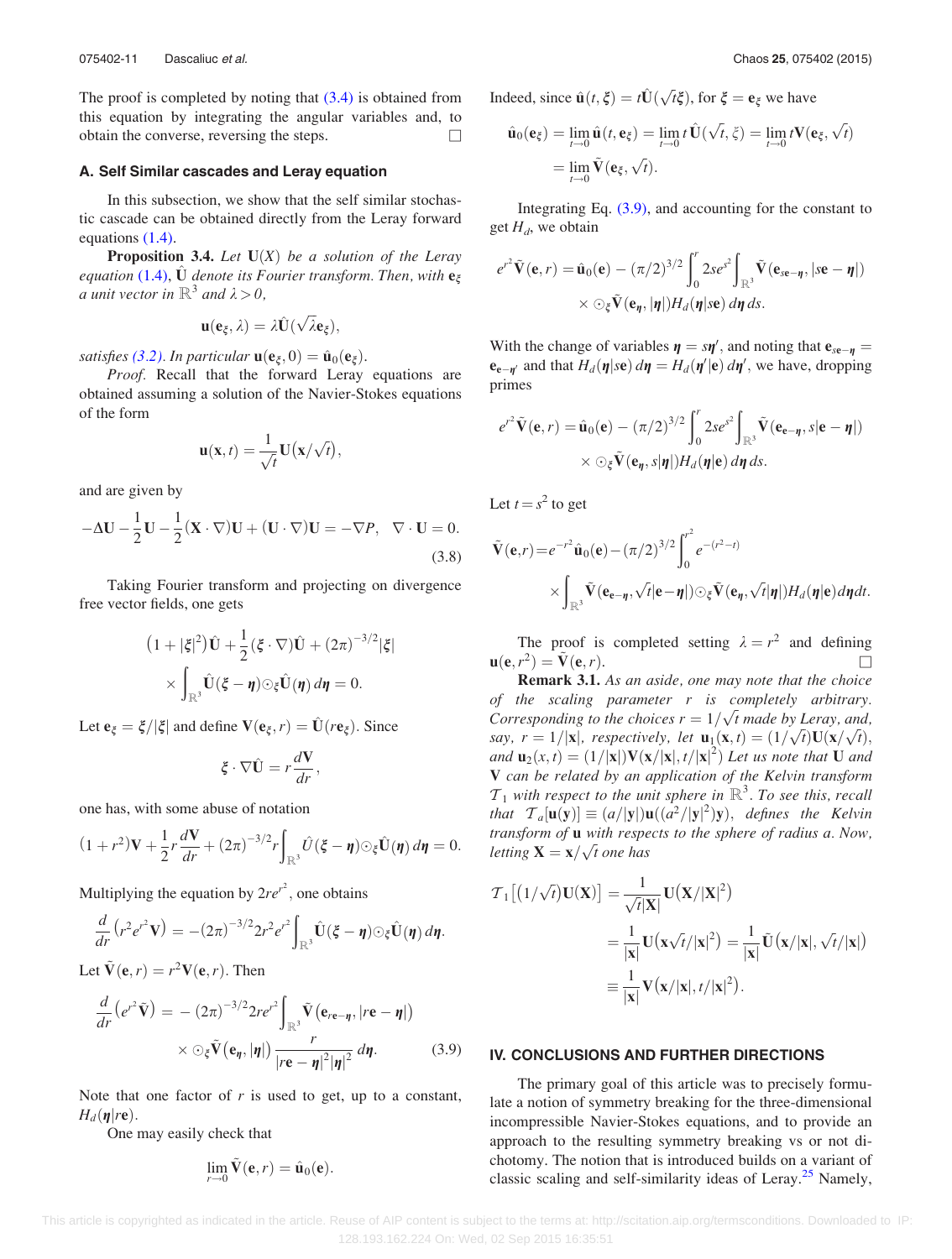symmetry breaking is defined as a phenomenon in which one has uniqueness of self-similar solutions, but non-uniqueness of general solutions. The approach is derived from a stochastic cascade representation (NSC) of the Navier-Stokes equations introduced by Le Jan an Sznitman, $2<sup>1</sup>$  together with a corresponding development of a cascade representation (SSC) of (mild) self-similar solutions. The essence of the approach is to exploit a notion of branching process explosion as a surrogate to non-uniqueness. A branching random walk cascade, namely, the binary branching dilogarithmic random walk on  $(0, \infty)$  viewed as a multiplicative group, is obtained as a common element of both representations for comparison. A principle result was the equivalence of the explosion phenomena for (NSC) and (SSC). In addition, it is shown that the explosion criteria are critical in the sense of scaling, and a zero-one law is established for the explosion event.

It remains to firm up the precise connection between explosion and non-uniqueness. A related semilinear pseudodifferential equation of Proposition 2.2 and an integral equation of Proposition 3.2 can be associated with the branching numbers in such a way that uniqueness of solutions to either in an appropriate space is shown to be equivalent to non-explosion. In fact, although not obvious, as shown by Proposition 3.3, the two equations are equivalent. However, the yet unproven connection between explosion criteria and uniqueness is expected to be that non-explosion corresponds to the uniqueness of mild solutions represented by (NSC) and (SSC), respectively. Proving this in appropriate function spaces is a substantial challenge to the overall approach. Assuming that this will be achievable, the surrogate results will prove that the equations are in fact not symmetry breaking.

#### ACKNOWLEDGMENTS

This work was partially supported by Grant Nos. DMS-1408947, DMS-1408939, and DMS-1211413 from the National Science Foundation.

#### APPENDIX: BESSEL AND DILOGARITHMIC MARKOV CHAINS AND EXPLOSION

This Appendix records some general approaches to the explosion problem that may eventually prove useful as we learn more about the dilogarithmic branching random walk. In fact, we are able to demonstrate their effectiveness when applied to the simpler case of the Bessel kernel, which we show to be non-explosive. At a heuristic level, it is the mean reverting property [\(2.21\)](#page-7-0) that makes the Bessel kernel simpler to analyze.

The first approach to explosion exploits the monotonicity in the sequence  $\{\zeta_n\}.$ 

**Proposition 5.1.** Let  $\zeta$  be as in Definition 2.1, and assume that for some  $\lambda > 0$ ,

$$
2^n \mathbb{E}_{|\xi|} \prod_{j=1}^n \frac{\lambda}{\lambda + |\mathbf{W}_j|^2} \to 0, \quad \text{as } n \to \infty.
$$

Then  $\mathbb{P}(\lbrack \zeta = \infty \rbrack) = 0.$ 

Proof. To prove non-explosion it suffices to show that for any  $B > 0$ ,

$$
P_{|\xi|}(\zeta_n > B
$$
 eventually $) = 1$ ,

or equivalently that

$$
P_{|\xi|}([\zeta < B]) = P_{|\xi|}(\bigcap_{n=1}^{\infty} [\zeta_n < B]) \equiv \lim_{n \to \infty} P_{|\xi|}(\zeta_n < B) = 0,
$$

where we have used the monotonicity of the sequence  $\{\zeta_n\}.$ For the latter observe that

$$
P_{|\xi|}(\zeta_n < B) = P_{|\xi|} \left( \min_{|s|=n} \sum_{j=1}^n |W_{s|j}|^{-2} T_{s|j} < B \right)
$$
\n
$$
\leq 2^n P_{|\xi|} \left( \sum_{j=1}^n |W_{1|j}|^{-2} T_{1|j} < B \right)
$$
\n
$$
= 2^n P_{|\xi|} \left( e^{-\lambda \sum_{j=1}^n |W_{1|j}|^{-2} T_{1|j}} > e^{-\lambda B} \right),
$$

for any  $\lambda > 0$ , where  $1|j = (1, 1, \ldots, 1)$  is on the fixed, but otherwise arbitrary, tree path (1, 1,…). By the Markov inequality, one has

$$
P_{|\xi|}(\zeta_n < B) \le 2^n \mathbb{E}_{|\xi|} e^{-\lambda \sum_{j=1}^n |W_{1|j}|^{-2} T_{1|j}} e^{\lambda B}
$$
\n
$$
= 2^n e^{\lambda B} \mathbb{E}_{|\xi|} \prod_{j=1}^n \frac{\lambda}{\lambda + |W_{1|j}|^2},
$$

which converges to 0 as  $n \to \infty$ .

As an illustration of this methodology, we provide a proof of Theorem 5.1 below, establishing that the branching Markov Chain defined using the Bessel kernel  $h_b(\xi)$  to determine the distribution of the branching Fourier frequencies does not explode. The mean reversion property [\(2.21\)](#page-7-0) provides some indication as to why one may expect the corresponding branching Markov chain to be non-explosive, as will be shown is indeed the case. Namely,

Theorem 5.1. The explosion horizon is almost surely infinite for the Bessel Markov chain.

For the proof we first note the following more refined property of the Bessel Markov chain.

**Lemma 5.1.** Assume that  $W$  is a non negative random variable with probability density

$$
p_u(w) = \begin{cases} \frac{1}{u} e^{-2w} (e^{2u} - 1) & \text{for } w \ge u, u > 0 \\ \frac{1}{u} (1 - e^{-2w}) & \text{for } 0 \le w \le u, u > 0. \end{cases}
$$

where *u* is an arbitrary positive constant. Then

$$
\mathbb{E}_u \frac{\lambda}{\lambda + W^2} \leq \pi \sqrt{\lambda}, \quad \forall u, \lambda > 0.
$$

Proof. Use integration by parts to note that

$$
\int \frac{\lambda}{\lambda + w^2} e^{-2w} dw = \sqrt{\lambda} \arctan \left( w / \sqrt{\lambda} \right) e^{-2w} + 2\sqrt{\lambda} \int \arctan \left( w / \sqrt{\lambda} \right) e^{-2w} dw.
$$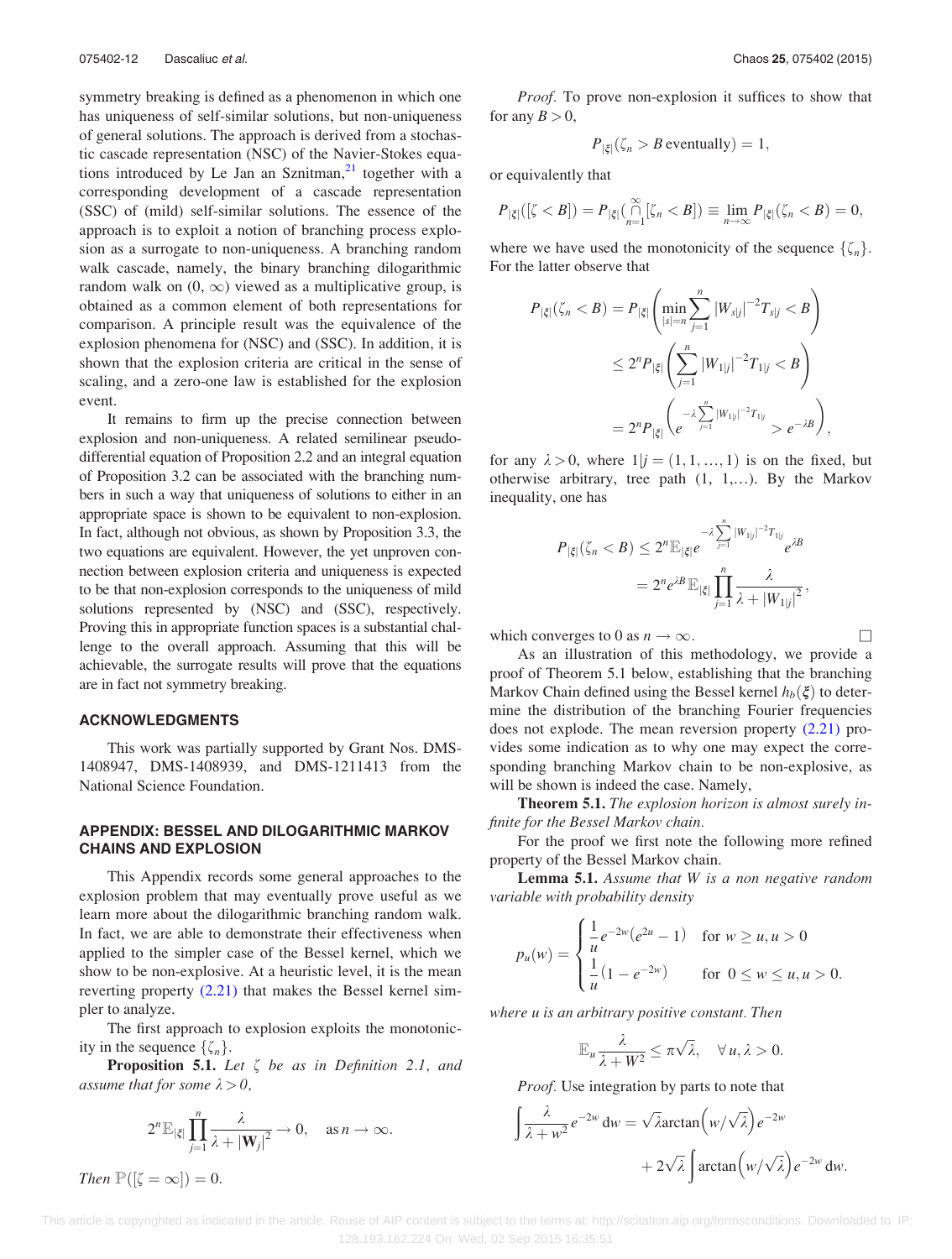One has

$$
\mathbb{E}_{u} \frac{\lambda}{\lambda + w^{2}} = \int_{0}^{\infty} \frac{\lambda}{\lambda + w^{2}} p_{u}(w) dw
$$
\n
$$
= \frac{1}{u} \int_{0}^{u} \frac{\lambda}{\lambda + w^{2}} dw - \frac{1}{u} \int_{0}^{\infty} \frac{\lambda}{\lambda + w^{2}} e^{-2w} dw
$$
\n
$$
+ \frac{1}{u} \int_{u}^{\infty} \frac{\lambda}{\lambda + w^{2}} e^{-2(w-u)} dw
$$
\n
$$
= \frac{1}{u} \sqrt{\lambda} \arctan(u/\sqrt{\lambda})
$$
\n
$$
- \frac{1}{u} 2\sqrt{\lambda} \int_{0}^{\infty} \arctan(w/\sqrt{\lambda}) e^{-2w} dw
$$
\n
$$
- \frac{1}{u} \sqrt{\lambda} \arctan(u/\sqrt{\lambda})
$$
\n
$$
+ \frac{1}{u} 2\sqrt{\lambda} \int_{u}^{\infty} \arctan(w/\sqrt{\lambda}) e^{-2(w-u)} dw
$$
\n
$$
= \frac{2\sqrt{\lambda}}{u} \int_{u}^{\infty} \arctan(w/\sqrt{\lambda}) (e^{-2(w-u)} - e^{-2w}) dw
$$
\n
$$
- \frac{2\sqrt{\lambda}}{u} \int_{u}^{u} \arctan(w/\sqrt{\lambda}) e^{-2w} dw
$$
\n
$$
\leq \frac{\pi \sqrt{\lambda}}{u} \int_{u}^{\infty} (e^{-2(w-u)} - e^{-2w}) dw
$$
\n
$$
= \pi \sqrt{\lambda} \frac{1}{2u} (1 - e^{-2u}).
$$

The result follows by noting that  $(1 - e^{-x})/x \leq 1$  for any  $x$ .  $\Box$ Proof of Theorem 5.1

Note that successive use of conditional expectations on  $\mathcal{F}_i$ , the sigma field generated by the branching process up to the jth branching event, and Lemma 5.1 one has

$$
\mathbb{E}_{|\xi|} \prod_{j=1}^{n} \frac{\lambda}{\lambda + |\mathbf{W}_{j}|^{2}} = \mathbb{E}_{|\xi|} \left[ \prod_{j=1}^{n-1} \frac{\lambda}{\lambda + |\mathbf{W}_{j}|^{2}} \mathbb{E}_{|\mathbf{W}_{n-1}|} \left( \frac{\lambda}{\lambda + |\mathbf{W}_{n}|^{2}} \right) \right]
$$
  
\n
$$
\leq (\pi \sqrt{\lambda}) \mathbb{E}_{|\xi|} \left[ \prod_{j=1}^{n-1} \frac{\lambda}{\lambda + |\mathbf{W}_{j}|^{2}} \right]
$$
  
\n
$$
\leq (\pi \sqrt{\lambda})^{n}.
$$

The theorem follows applying Proposition 5.1 with  $\lambda < 1/(2\pi)^2$  $\blacksquare$  $\Box$ 

Use of the monotonicity approach is less transparent for analysis of the dilogarithmic explosion problem. Another approach is generally possible that builds on a variant of the Biggins-Kingman-Hammersley (BKH), e.g., see Refs. [4–7](#page-15-0), computation of the speed of leftmost particle for additive branching random walks in terms of multiplicative branching random walk. It is potentially applicable to the dilogarithmic kernel precisely because for any path  $s \in \{1, 2\}^{\infty}$ 

$$
|\mathbf{W}_{s|n}| = |\xi| \prod_{j=1}^{n} \frac{|\mathbf{W}_{s|j}|}{|\mathbf{W}_{s|j-1}|}, \quad n = 1, 2, ..., \quad (A1)
$$

and the ratios are i.i.d. That is, for any path  $s \in \{1, 2\}^{\infty}$ , the sequence  $\{|\mathbf{W}_{sij}| : j = 0, 1, ...\}$  is a random walk on the multiplicative group  $(0, \infty)$  starting at  $|\mathbf{W}_{s|0}| = |\xi|$ . That is, for the dilogarithmic kernel the branching Markov chain is in fact a branching random walk on the multiplicative group  $(0, \infty)$ .

First, let us recall the general heuristic underlying (BKH) speed calculations on the additive group of real numbers: Suppose that  $\{S_n : n = 0, 1, 2, ...\}$  is an additive random walk on  $\mathbb R$  with mean zero and starting at zero. Then by the weak law of large numbers  $P(S_n < nc) \rightarrow 0$  as  $n \rightarrow \infty$ for any  $c < 0$ . Let  $m(\theta) = \mathbb{E}e^{\theta S_1}$  and consider the following large deviation inequality:

$$
m(\theta)^n = \mathbb{E}e^{\theta S_n}
$$
  
\n
$$
\geq e^{n\theta c}P(S_n > nc).
$$
 (A2)

Thus,

$$
P(S_n > nc) \le \exp\{-n(\theta c - \ln m(\theta))\},\tag{A3}
$$

and, in particular,

$$
P(S_n > nc) \le \exp\left\{-n \sup_{c < 0} (\theta c - \ln m(\theta))\right\} = e^{-nl(c)}, \tag{A4}
$$

where  $I(c) = \sup_{c \leq 0} (\theta_c - \ln m(\theta))$  is the Legendre transform of  $\text{ln}m(\theta)$  at c. The Cramer-Chernoff theorem provides general conditions for which

$$
\lim_{n\to\infty}\frac{\ln P(S_n > nc)}{n} = -I(c).
$$

To apply this to the computation of the speed of left-most particle of a branching random walk one reasons as follows: At the nth generation, the expected number of particles located to the left of  $c < 0$  is  $2^n e^{-nI(c)}$  for large *n*. Thus, the external speed is given by  $\gamma = c$  such that  $2^n e^{-nI(c)} \approx 1$ . The (BKH) theorem confirms this. For the calculations involved here, it is actually enough to calculate a lower bound on the speed.

This principle translates to the multiplicative group as follows:

Proposition 5.2. Consider a binary branching random walk on the multiplicative group  $(0, \infty)$ . That is, the nth generation particle position for the genealogy  $s = (s_1, ..., s_n) \in$  $f_{1,2}$ <sup>n</sup> is given by the product  $\prod_{j=1}^{n} Y_{sj_j}$ , where  $(Y_{v*1}, Y_{v*2})'$ 's are i.i.d random vectors with positive components. Then

$$
\lim_{n\to\infty}\min_{|s|=n}\left(\prod_{j=1}^n Y_{s|j}\right)^{1/n}=e^{\gamma},
$$

where  $\gamma$  is the speed of the additive branching random walk with displacements  $\ln Y_v$ ,  $v \in \bigcup_{n=1}^{\infty} \{1,2\}^n$ .

*Proof.* Simply write  $\prod_{j=1}^{n} Y_{sjj} = \exp\left\{\sum_{j=1}^{n} \ln Y_{sjj}\right\}$ . Then 8 9

$$
\lim_{n\to\infty}\min_{|s|=n}\left(\prod_{j=1}^nY_{sj_j}\right)^{1/n}=\exp\left\{\lim_{n\to\infty}\min_{|s|=n}\frac{\sum_{j=1}^n\ln Y_{sj_j}}{n}\right\}.
$$

The assertion follows from the (BKH) theory since the exponential function is a continuous bijection. -

This now provides the following approach to proving nonexplosion by exploiting the theory of the speed of extremal (leftmost) particles in branching random walks. Namely,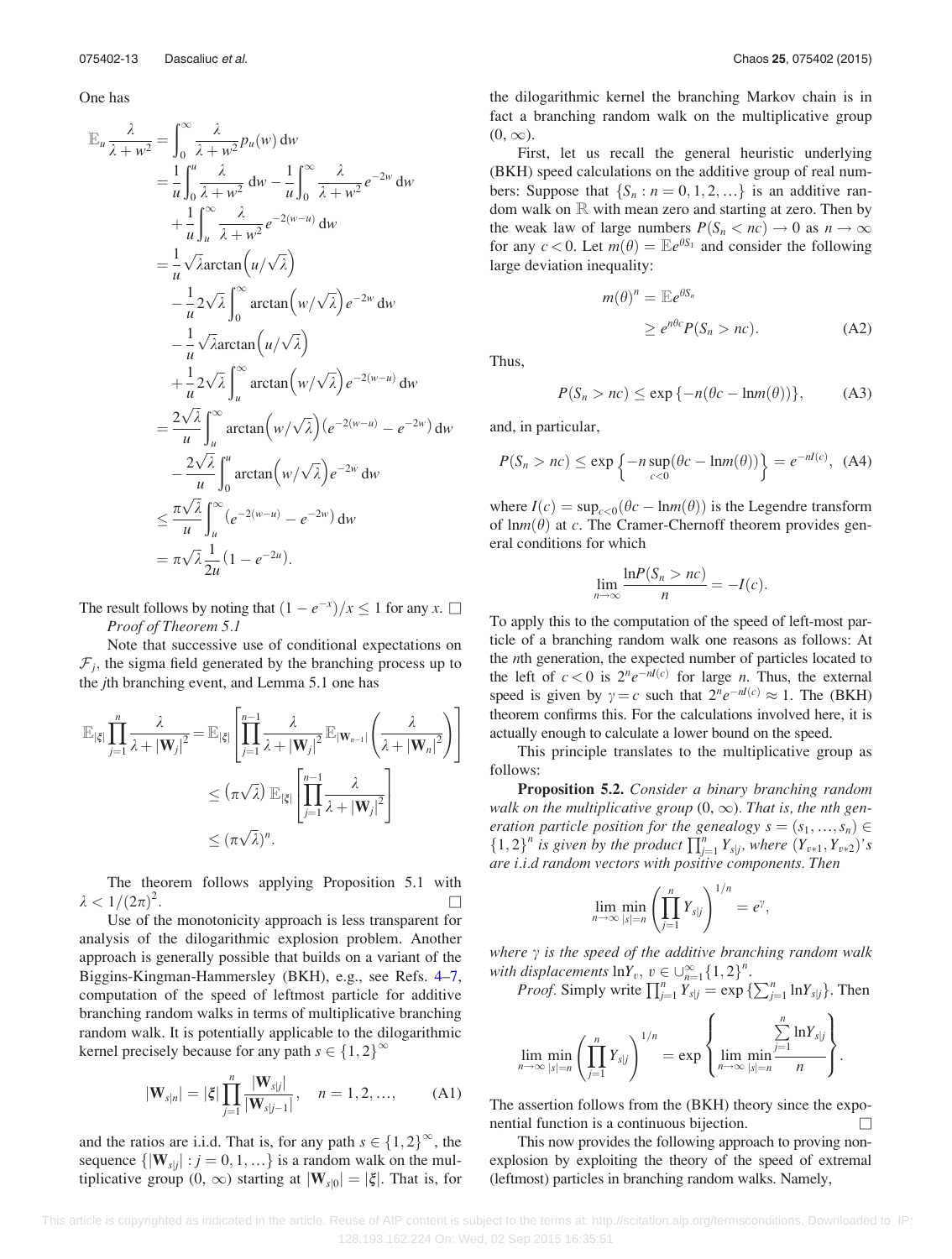**Proposition 5.3.** For  $s \in \bigcup_{n=1}^{\infty} \{1, 2\}^n$ , let  $\{T_s\}$  be i.i.d. mean one exponentially distributed random variables independent of random variables in  $\mathbb{R}^3$ , and independent of  $\{W_s\}$ . Assume that

$$
\liminf_{n \to \infty} \min_{|s|=n} \left( \prod_{j=1}^n |\mathbf{W}_{s|j}|^{-1} \right)^{1/n} > 0. \tag{A5}
$$

Then  $\mathbb{P}([\zeta = \infty]) = 0.$ 

Proof. In view of the Borel-Cantelli lemma one has that

$$
\sum_{n=1}^{\infty} P_{\xi} \left( \min_{|s|=n} \sum_{j=1}^{n} |\mathbf{W}_{s|j}|^{-2} T_{s|j} \le M \right) < \infty,
$$
  
for each  $M > 0$  (A6)

is a sufficient condition for explosion to be a null event. Observe that for arbitrary  $M$ ,  $\lambda > 0$ ,

$$
P_{\xi}\left(\min_{|s|=n}\sum_{j=1}^{n}|\mathbf{W}_{sjj}|^{-2}T_{sj} \leq M\right)
$$
  
= 
$$
P\left(e^{-\lambda}\min_{|s|=n}\sum_{j=1}^{n}|\mathbf{W}_{sjj}|^{-2}T_{sj} \geq e^{-\lambda M}\right)
$$
  

$$
\leq e^{\lambda M}\mathbb{E}e^{-\lambda M}\sum_{|s|=n}\sum_{j=1}^{n}|\mathbf{W}_{sjj}|^{-2}T_{sj}
$$
 (A7)

Also, since the mean of squares is larger than the square of the mean, and since the arithmetic mean is larger than the geometric mean, one has

$$
\min_{|s|=n} \sum_{j=1}^{n} |\mathbf{W}_{s|j}|^{-2} T_{s|j}
$$
\n
$$
= \min_{|s|=n} \sum_{j=1}^{n} \left( |\mathbf{W}_{s|j}|^{-1} \sqrt{T_{s|j}} \right)^{2} \ge n \min_{|s|=n} \left( \frac{1}{n} \sum_{j=1}^{n} |\mathbf{W}_{s|j}|^{-1} \sqrt{T_{s|j}} \right)^{2}
$$
\n
$$
\ge n \min_{|s|=n} \left( \prod_{j=1}^{n} |\mathbf{W}_{s|j}|^{-1} \sqrt{T_{s|j}} \right)^{2/n}.
$$
\n(A8)

So the problem is reduced to showing that

$$
\liminf_{n \to \infty} \min_{|s| = n} \left( \prod_{j=1}^{n} |\mathbf{W}_{s|j}|^{-1} \sqrt{T_{s|j}} \right)^{1/n} > 0. \tag{A9}
$$

The indicated (positive) lower bound is possibly infinite. Since

$$
\min_{|s|=n} \left( \prod_{j=1}^{n} |{\bf W}_{s|j}|^{-1} \sqrt{T_{s|j}} \right) \n\ge \min_{|s|=n} \left( \prod_{j=1}^{n} |{\bf W}_{s|j}|^{-1} \right) \min_{|s|=n} \left( \prod_{j=1}^{n} \sqrt{T_{s|j}} \right),
$$

the two multiplicative factors can be treated separately. Moreover, the factor of  $n$  may in  $(A8)$  may be included in either of these factors. The next calculation shows that it is most effectively assigned to the first factor.

Namely, let  $\gamma_1$  be the speed for  $\prod_{j=1}^n \sqrt{T_{sjj}}$ . Then,  $\gamma_1$  is directly computable from the above variant Proposition 5.2 on (BKH). However, it is sufficient to bound  $\gamma_1$  away from zero. Accordingly one has the following simple estimate.

For  $M > 0$  and  $u > 0$ , one has

$$
\sum_{n=1}^{\infty} P\left(\min_{|s|=n} \prod_{j=1}^{n} \sqrt{T_{s|j}} < M\right) \le \sum_{n=1}^{\infty} 2^{n} P\left(\prod_{j=1}^{n} \sqrt{T_{1|j}} < M\right)
$$
  
\n
$$
= \sum_{n=1}^{\infty} 2^{n} P\left(\frac{1}{2n} \sum_{j=1}^{n} \ln(T_{1|j}) < \ln M\right)
$$
  
\n
$$
= \sum_{n=1}^{\infty} 2^{n} P\left(e^{-\frac{u}{2} \sum_{j=1}^{n} \ln(T_{1|j})} > e^{-\text{unln} M}\right)
$$
  
\n
$$
\le \sum_{n=1}^{\infty} e^{n(\ln 2 + \text{unln} M + \ln \Gamma(1 - \frac{u}{2}))}.
$$
 (A10)

This series converges for  $\Gamma(1-\frac{u}{2}) < \frac{1}{2}M^{-u}$ . Thus, taking  $u = 1$ , the series converges for any  $M < \frac{1}{2\sqrt{\pi}}$ . It now follows from the Borel-Cantelli lemma that

$$
\gamma_1 > \frac{1}{2\sqrt{\pi}} > 0.
$$

Regardless of the approach taken, the resolution of the explosion problem clearly involves a thorough understanding of the dilogarithmic branching random walk and its properties. We conclude this Appendix with a few properties that may prove useful to this end and, at least, provide some insight into the technical nature of the problem in a future analysis.

To the best of our knowledge, the dilogarithmic random walk is introduced in the present article for the first time. However, an extensive treatment of the dilogarithm function, its properties and a selection of other applications in both physics and mathematics, is available in Ref. [19](#page-16-0).

For the purposes of this article, let us note the invariance (multiplicative group symmetry about the identity) of the distribution of the ratios, one has

$$
P_{\xi} \left( \frac{|\mathbf{W}_{s|j+1}|}{|\mathbf{W}_{s|j}|} \le r \right)
$$
  
= 
$$
\begin{cases} 2\pi^{-2} [\text{Li}_2(r) - \text{Li}_2(-r)] & \text{if } 0 < r < 1 \\ 1 - 2\pi^{-2} [\text{Li}_2\left(\frac{1}{r}\right) - \text{Li}_2\left(-\frac{1}{r}\right)] & \text{if } r > 1. \end{cases}
$$
(A11)

On the other hand, it is a rather direct calculation to check that

Proposition 5.4.

$$
\mathbb{E}_{\xi} \frac{|\mathbf{W}_{s|1}|}{|\mathbf{W}_{s|0}|} = \infty, \quad \forall 0 \neq \xi \in \mathbb{R}^{3},
$$

$$
\mathbb{E}_{\xi} \ln \frac{|\mathbf{W}_{s|1}|}{|\mathbf{W}_{s|0}|} = 0, \quad \forall 0 \neq \xi \in \mathbb{R}^{3},
$$

$$
\mathbb{E}_{\xi} \left( \ln \frac{|\mathbf{W}_{s|1}|}{|\mathbf{W}_{s|0}|} \right)^{m} < \infty, \quad \forall m \geq 1, 0 \neq \xi \in \mathbb{R}^{3}.
$$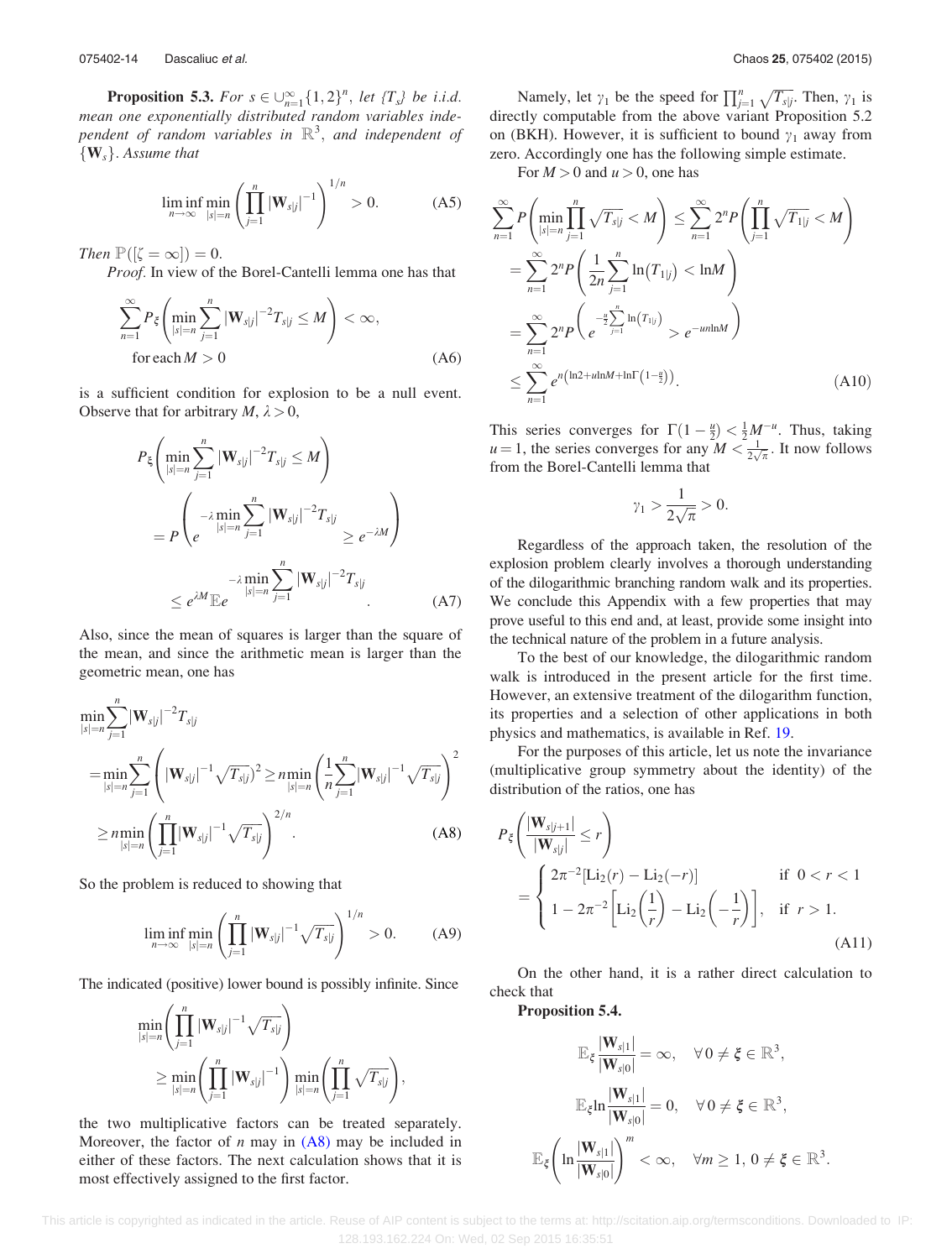<span id="page-15-0"></span>In particular,  $\ln |\mathbf{W}_{s|n}| = \ln |\xi| + \sum_{j=1}^n \ln \frac{|\mathbf{W}_{sj}|}{|\mathbf{W}_{sjj-1}|}, n = 1, 2, ...,$ is a martingale.

As a consequence one has the following

Corollary 5.1. The dilogarithmic random walk is 1neighborhood recurrent in the sense that for fixed but arbitrary  $s \in \{1, 2\}^{\infty}$ , for each  $\delta > 1$ 

$$
P(|\mathbf{W}_{s|n}| < 1 + \delta \, i.o.) = 1.
$$

In particular, the path-wise explosion times are a.s. infinite for each path s.

Proof. By the Chung-Fuchs theorem it follows that  $\ln|\mathbf{W}_{\text{sin}}|$  is 0-neighborhood recurrent. That is, given  $\epsilon > 0$ 

$$
P(|\ln|\mathbf{W}_{s|n}| < \epsilon i.o.) = P(e^{-\epsilon} < |\mathbf{W}_{s|n}| < e^{\epsilon} i.o.) = 1.
$$

The assertion follows by taking  $\epsilon = \ln(1 + \delta)$ . Corollary 5.2.

$$
\mathbb{E}\frac{a^2R^2}{a^2R^2+\theta}=\frac{2}{\pi}\arctan\bigg(\frac{a}{\sqrt{\theta}}\bigg), \quad \theta>0, \quad a\in\mathbb{R}.
$$

*Proof.* Define,  $g(x) = \mathbb{E} \frac{R^2}{R^2 + x^2}$ . Justify differentiation under the integral to get, with  $c = 2/\pi^2$ 

$$
g'(x) = cx \int_0^{\infty} \frac{-2r}{(r^2 + x^2)^2} \ln \left| \frac{1+r}{1-r} \right| dr
$$
  
\n
$$
= cx \int_0^{\infty} \frac{d}{dr} \left( (r^2 + x^2)^{-1} \right) \ln \left| \frac{1+r}{1-r} \right| dr
$$
  
\n
$$
= cx \lim_{\epsilon \to 0^+} \left[ \int_0^{1-\epsilon} + \lim_{M \to \infty} \int_{1+\epsilon}^M \left| \frac{d}{dr} ((r^2 + x^2)^{-1}) \ln \left| \frac{1+r}{1-r} \right| dr \right]
$$
  
\n
$$
= cx \lim_{\epsilon \to 0^+} \left( \frac{1}{(1-\epsilon)^2 + x^2} \ln \left( \frac{2-\epsilon}{\epsilon} \right) - \frac{1}{(1+\epsilon)^2 + x^2} \right)
$$
  
\n
$$
\times \ln \left( \frac{2+\epsilon}{\epsilon} \right) - cx \left( \lim_{\epsilon \to 0^+} \int_0^{1-\epsilon} \frac{1}{r^2 + x^2} \left( \frac{1}{1+r} + \frac{1}{1-r} \right) dr \right)
$$
  
\n
$$
+ \lim_{\epsilon \to 0^+} \lim_{M \to \infty} \int_{1+\epsilon}^M \frac{1}{r^2 + x^2} \left( \frac{1}{1+r} - \frac{1}{r-1} \right) dr
$$
  
\n
$$
= -c \frac{2}{1+x^2} \lim_{\epsilon \to 0^+} \left( \arctan(r/x) + (x/2) \left( \ln \left( \frac{1+r}{1-r} \right) \right) \right|_{r=0}^{r=1-\epsilon}
$$
  
\n
$$
-c \frac{2}{1+x^2} \lim_{\epsilon \to 0^+} \lim_{M \to \infty}
$$
  
\n
$$
\times \left( \arctan(r/x) + (x/2) \left( \ln \left( \frac{1+r}{r-1} \right) \right) \right)_{r=1+\epsilon}^M
$$
  
\n
$$
= -c \frac{2}{1+x^2} \frac{\pi}{2} = -\frac{2}{\pi} \frac{1}{1+x^2}.
$$
 (A12)

Note that  $g(1) = 1/2$ . Indeed, one has

$$
\int_0^1 \frac{1}{1+r^2} \ln \left| \frac{r+1}{r-1} \right| \frac{dr}{r} = \int_1^\infty \frac{r^2}{1+r^2} \ln \left| \frac{r+1}{r-1} \right| \frac{dr}{r}.
$$

Thus, with 
$$
c = 2/\pi^2
$$

 $\Box$ 

$$
g(1) = c \int_0^1 \frac{1}{1+r^2} \ln \left| \frac{r+1}{r-1} \right| \frac{dr}{r} + c \int_1^\infty \frac{1}{1+r^2} \ln \left| \frac{r+1}{r-1} \right| \frac{dr}{r}
$$
  
=  $c \int_1^\infty \frac{r^2}{1+r^2} \ln \left| \frac{r+1}{r-1} \right| \frac{dr}{r} + c \int_1^\infty \frac{1}{1+r^2} \ln \left| \frac{r+1}{r-1} \right| \frac{dr}{r}$   
=  $c \int_1^\infty \ln \left| \frac{r+1}{r-1} \right| \frac{dr}{r} = 1/2.$  (A13)

Then, from (A12) and (A13) one has

$$
g(x) = \frac{2}{\pi} \left( \frac{\pi}{2} - \arctan x \right) = \frac{2}{\pi} \arctan(1/x)
$$

and the result follows setting  $x = \sqrt{\theta}/a$ . Corollary 5.3.

 $\Box$ 

$$
\lim_{n \to \infty} \prod_{j=1}^{n} \frac{\prod_{i=1}^{j} R_i^2}{\theta + \prod_{i=1}^{j} R_i^2}
$$
 exists,  $\theta > 0$ .

Proof. The limit exists by virtue of being a positive supermartingale.

<sup>1</sup>K. B. Athreya and P. E. Ney, *Branching Processes* (Dover Publications, Inc., Mineola, New York, 2004). Reprint of the 1972 original [Springer, New York; MR0373040].

<sup>2</sup>R. Bhattacharya and E. C. Waymire, Stochastic Processes with Applications, Classics in Applied Mathematics (SIAM, Philadelphia, 2009).

<sup>3</sup>R. N. Bhattacharya, L. Chen, S. Dobson, R. B. Guenther, C. O. Mina Ossiander, E. Thomann, and E. C. Waymire, "Majorizing kernels and stochastic cascades with applications to incompressible Navier-Stokes equations," [Trans. Am. Math. Soc.](http://dx.doi.org/10.1090/S0002-9947-03-03246-X) <sup>355</sup>(12), 5003–5040 (2003). <sup>4</sup>

<sup>4</sup>J. D. Biggins, "Chernoff's theorem in the branching random walk," [J. Appl. Probability](http://dx.doi.org/10.2307/3213469) 14(3), 630-636 (1977).

 $5J$ . D. Biggins, "How fast does a general branching random walk spread?," in Classical and Modern Branching Processes, The IMA Volumes in Mathematics And its Application Vol. 84 (Springer, New York, 1997), pp. 19–39.

<sup>6</sup>J. D. Biggins, "Branching out," in Probability and Mathematical Genetics, London Mathematical Society Lecture Note Series Vol. 378 (Cambridge University Press, Cambridge, 2010), pp. 113–134.

<sup>7</sup>E. Brunet and B. Derrida, "Microscopic models of traveling wave equa-tions," [Comput. Phys. Commun.](http://dx.doi.org/10.1016/S0010-4655(99)00358-6) 121-122, 376-381 (1999).

<sup>8</sup>L. Caffarelli, R. Kohn, and L. Nirenberg, "Partial regularity of suitable weak solutions of the Navier-Stokes equations," [Commun. Pure Appl.](http://dx.doi.org/10.1002/cpa.3160350604) [Math.](http://dx.doi.org/10.1002/cpa.3160350604) 35(6), 771-831 (1982).

<sup>9</sup>M. Cannone and F. Planchon, "Self-similar solutions for Navier-Stokes equations in  $\mathbb{R}^3$ ," Commun. Partial Differ. Equ. 21(1-2), 179-193 (1996).

 $^{10}$ M. Cannone and G. Karch, "Smooth or singular solutions to the Navier-

- Stokes system?," [J. Differ. Equ.](http://dx.doi.org/10.1016/j.jde.2003.10.003) 197(2), 247–274 (2004).  $11$ A. Cheskidov, "Blow-up in finite time for the dyadic model of the Navier-
- Stokes equations," [Trans. Am. Math. Soc.](http://dx.doi.org/10.1090/S0002-9947-08-04494-2) 360(10), 5101–5120 (2008). <sup>12</sup>L. Escauriaza, G. Seregin, and V. Šverák, "L<sub>3, $\infty$ </sub>-solutions of Navier-Stokes equations and backward uniqueness," [Usp. Mat. Nauk](http://dx.doi.org/10.4213/rm609) 58(2), 3–44
- (2003); , [\[Russian Math. Surveys](http://dx.doi.org/10.1070/RM2003v058n02ABEH000609)  $58(2)$ , 211–250 (2003)]. <sup>13</sup>H. Fujita and S. Watanabe, "On the uniqueness and non-uniqueness of solutions of initial value problems for some quasi-linear parabolic equations,"
- [Commun. Pure Appl. Math.](http://dx.doi.org/10.1002/cpa.3160210609) 21, 631–652 (1968). <sup>14</sup>Y. Giga and T. Miyakawa, "Navier-Stokes flow in R<sup>3</sup> with measures as initial vorticity and Morrey spaces," [Commun. Partial Differ. Equ.](http://dx.doi.org/10.1080/03605308908820621) 14(5), 577–618 (1989).<br> $15Z$ . Grujić, "Regularity of forward-in-time self-similar solutions to the 3D
- Navier-Stokes equations," [Discrete Contin. Dyn. Syst.](http://dx.doi.org/10.3934/dcds.2006.14.837) 14(4), 837–843
- $(2006)$ .<br><sup>16</sup>H. Jia and V. Šverák, "Local-in-space estimates near initial time for weak solutions of the Navier-Stokes equations and forward self-similar solutions," [Invent. Math.](http://dx.doi.org/10.1007/s00222-013-0468-x) 196(1), 233–265 (2014).